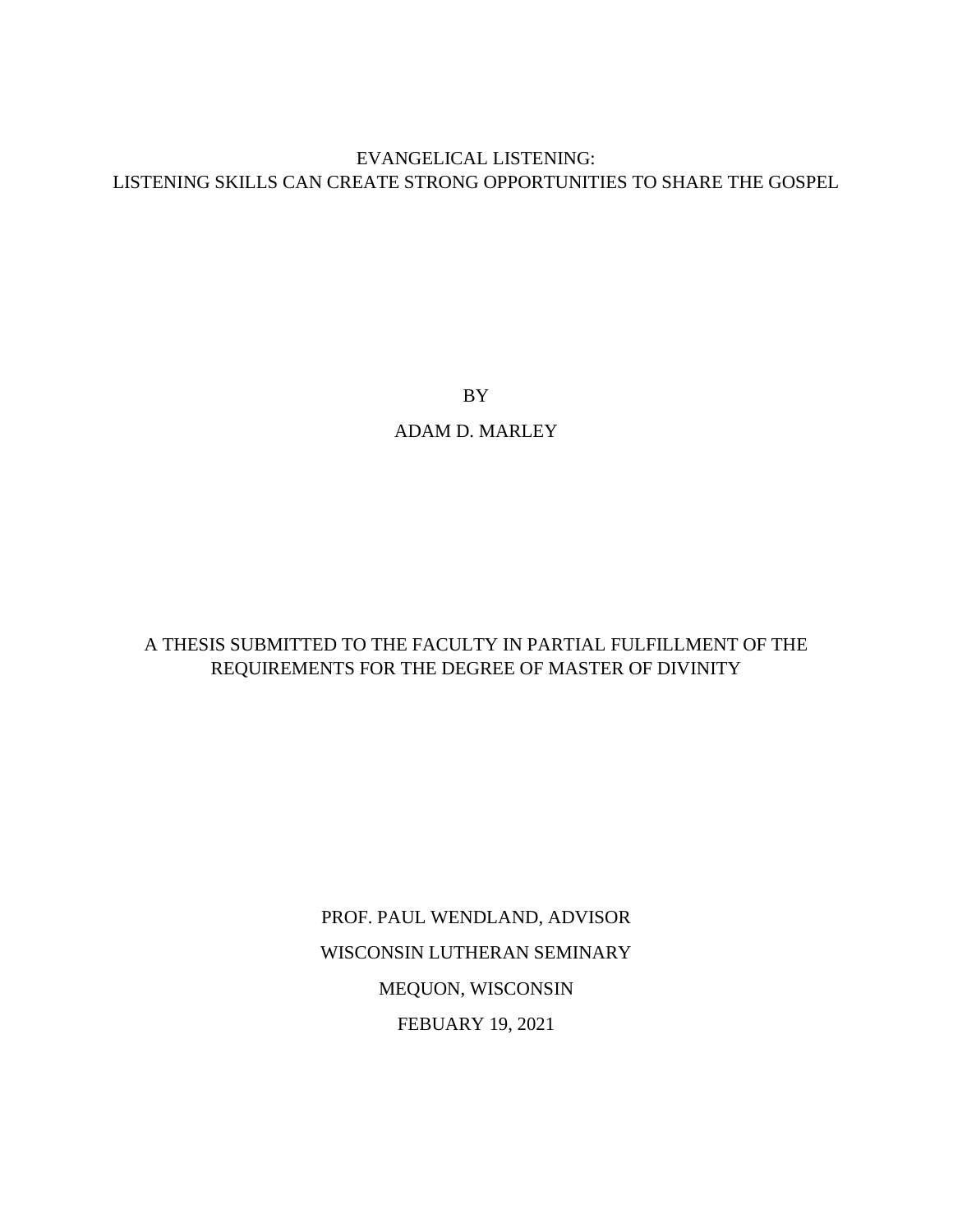# **CONTENTS**

| Our Attitude for Listening to Our Neighbor | $\overline{2}$ |
|--------------------------------------------|----------------|
| Listening Related to the Action of Loving  | $\overline{4}$ |
|                                            |                |
| Different Theories of Listening            | 5              |
| Professions Where Listening is Used        | 6              |
| Why Listening is so Overlooked             | 7              |
|                                            |                |
| Validation through Listening               | 10             |
| <b>Listening to Emotions</b>               | 12             |
| <b>Conveying Emotions</b>                  | 14             |
|                                            | 17             |
| Filling in the Gaps of Communication       | 17             |
| Preaching                                  | 18             |
| Debates and Arguments                      | 18             |
| <b>Bad Questions</b>                       | 20             |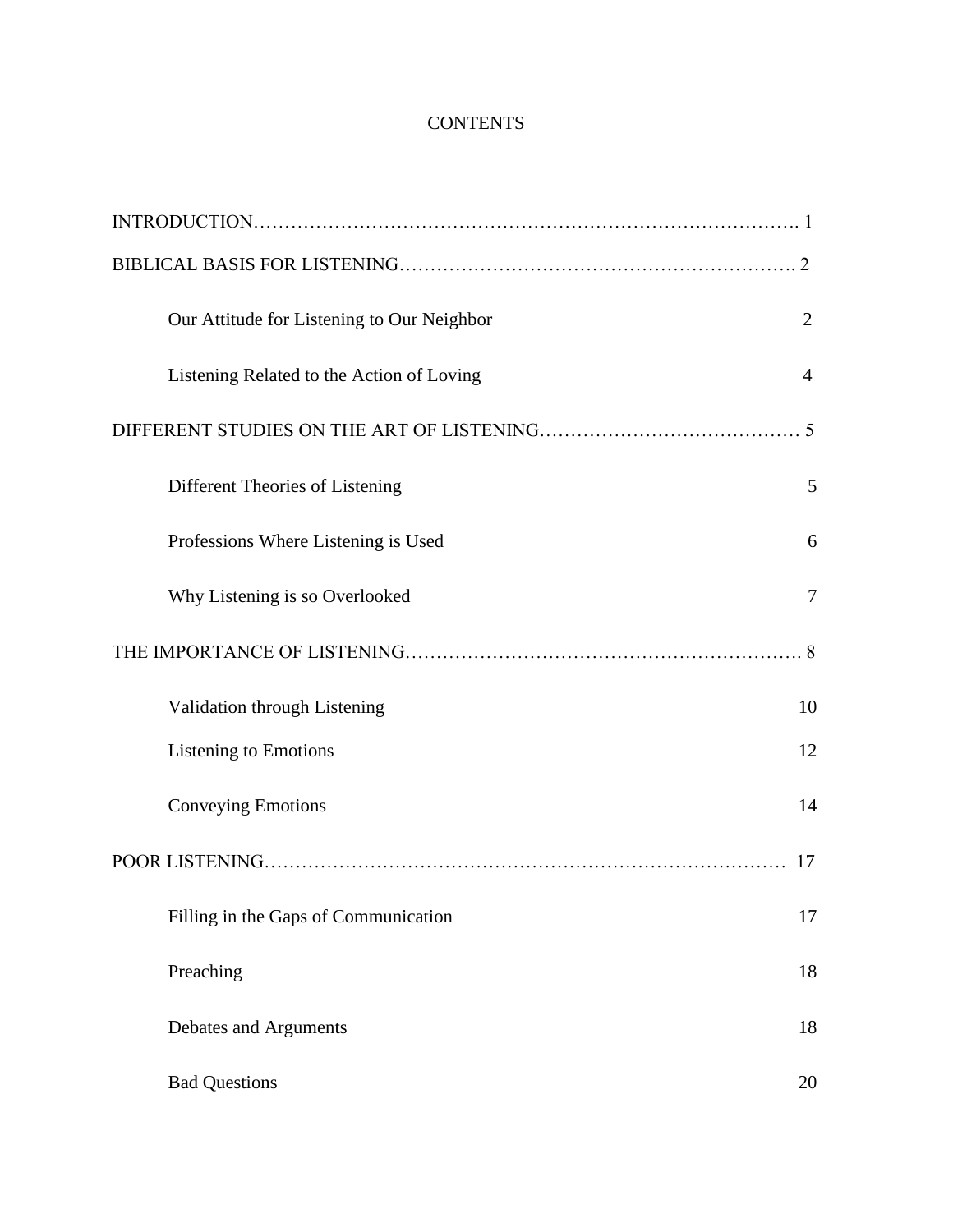| <b>Assumptions and Expectations</b>   | 21 |
|---------------------------------------|----|
| Giving Advice                         | 23 |
|                                       | 24 |
| Listening to Label                    | 26 |
| Questions                             | 27 |
| Paraphrasing – Checking for Listening | 29 |
| <b>Story Listening</b>                | 30 |
| <b>Accusation Audit</b>               | 32 |
|                                       | 34 |
|                                       | 36 |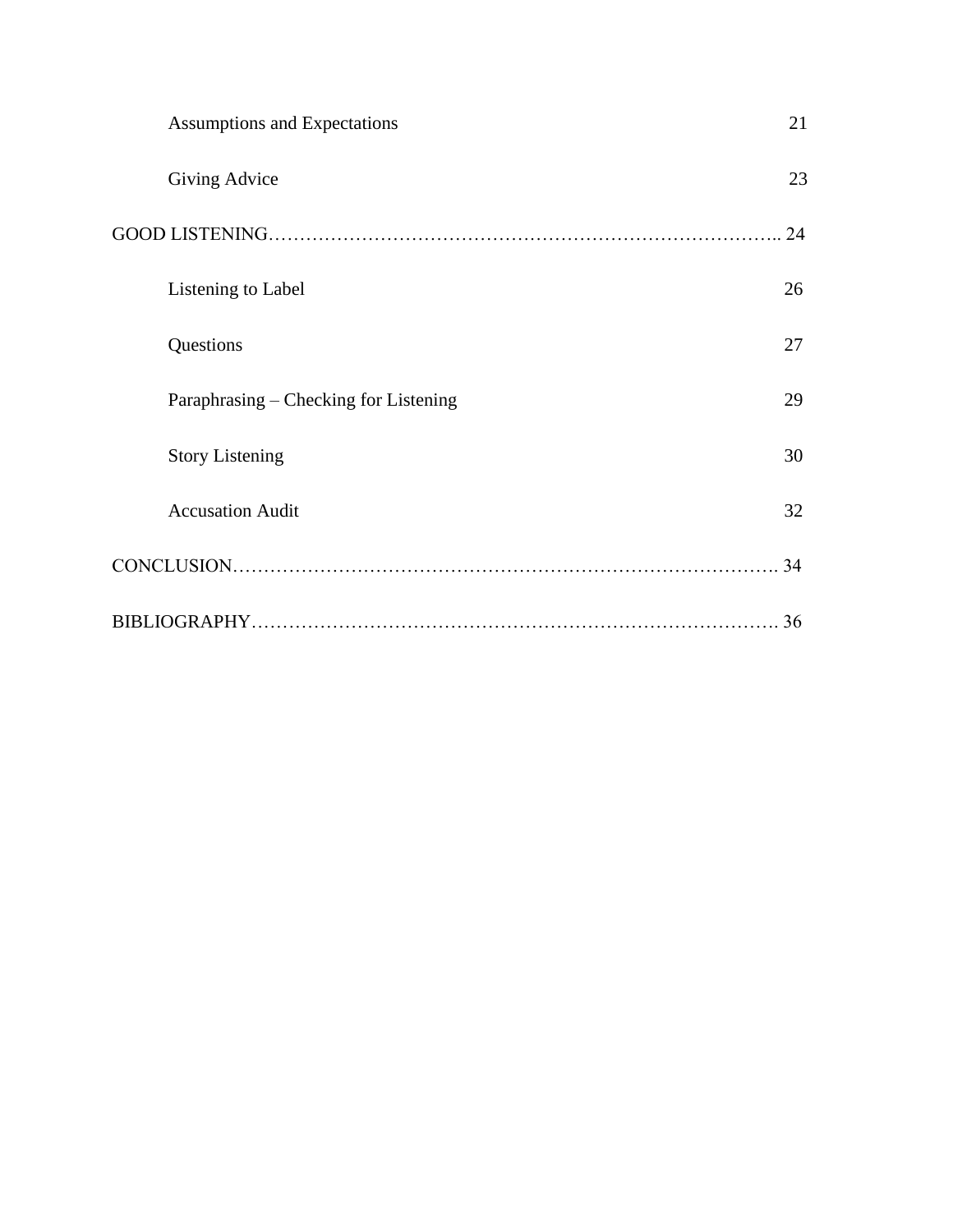# ABSTRACT

One-on-one communication has the power to change how people perceive each other and their message. Listening is a vital skill in communication, but people may be more concerned about speaking when they should begin with listening. God commands Christians to share the gospel. Enhancing listening skills is a valuable way to help this mission. In this study, I intend to show the dramatic impact that listening can have on how other people perceive each other and help communication from a Scriptural perspective. This paper will look at listening from both the listener's perspective and the perspective of the person speaking. The overall focus will remain on the benefits of using good listening skills as we seek to evangelize to others.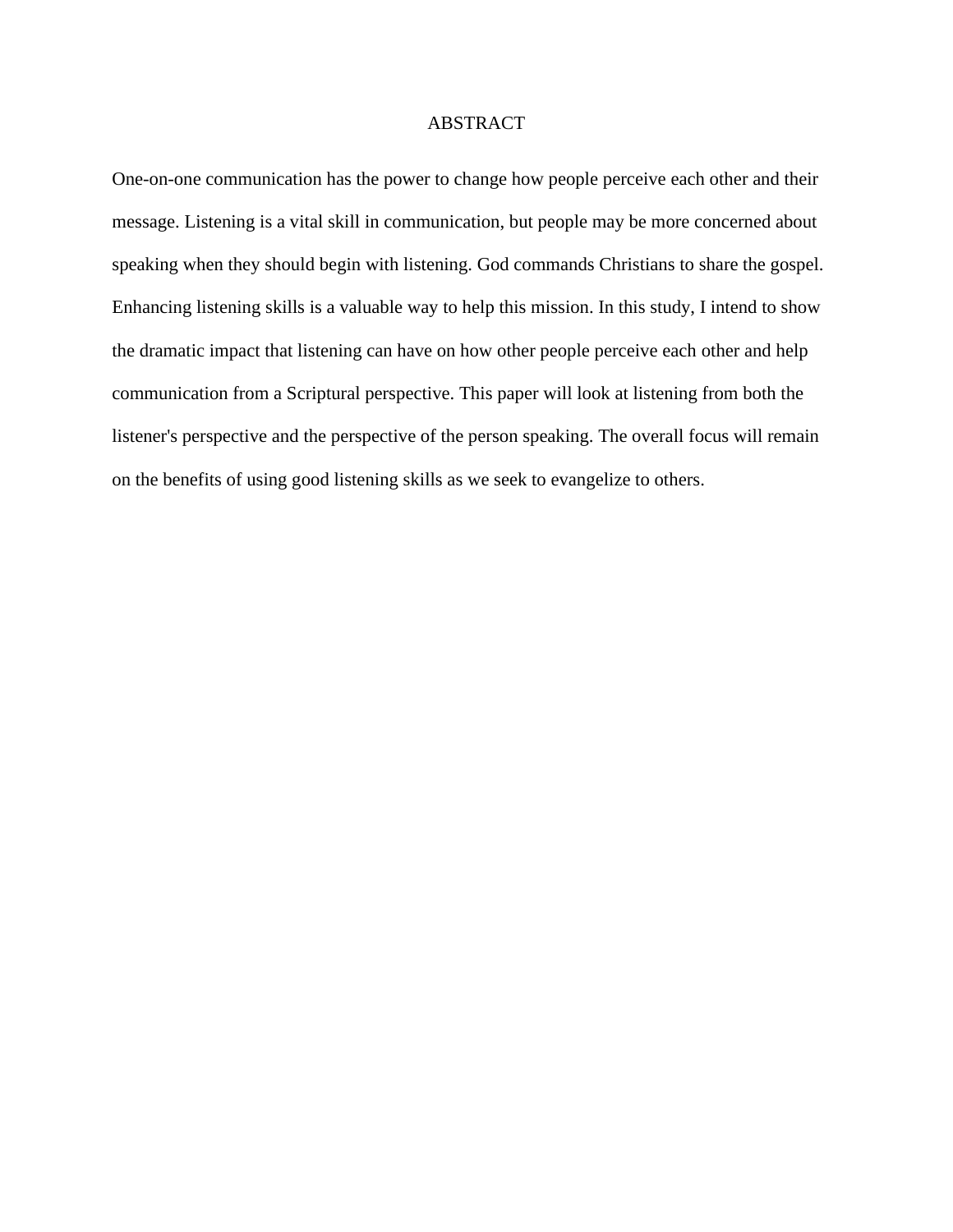### INTRODUCTION

Christians may not know what to do when faced with a challenging situation involving their faith. A Christian visits her uncle when his wife has died, and now, he is angry at God for taking away his wife. He asks her how there could be a God when he would allow that devastating thing to happen. It makes no sense to him. A friend argues at his Christian friend over his beliefs and views them as intolerant. He views Christian ideas as hateful against the gay community and that the church teaches despicable things like sexism or is extremely judgmental of others. All of these situations can be difficult to handle and lead to arguments and fights.

How do Christians respond to these situations? How *should* a Christian respond to these situations? An instinct may take over to jump to the defense of Christianity and the Bible. A Christian may make logical arguments and support their beliefs with the Bible. But biblical attacks and defensiveness usually cause things to get worse and not better.

Can listening be a better tool than a Christian taking a defensive stance? Judging from scientific research, the skill of listening is more powerful than people realize. Listening can open doors in many different ways, especially in an evangelism context.

Richard Carlson sums up listening by saying, "Being listened to and heard is one of the greatest desires of the human heart. And those who learn to listen are the most loved and respected." Carlson acknowledges the deep human desire to be heard and relates it to how other people view the person who can do it. He describes them as being "loved" and "respected."

1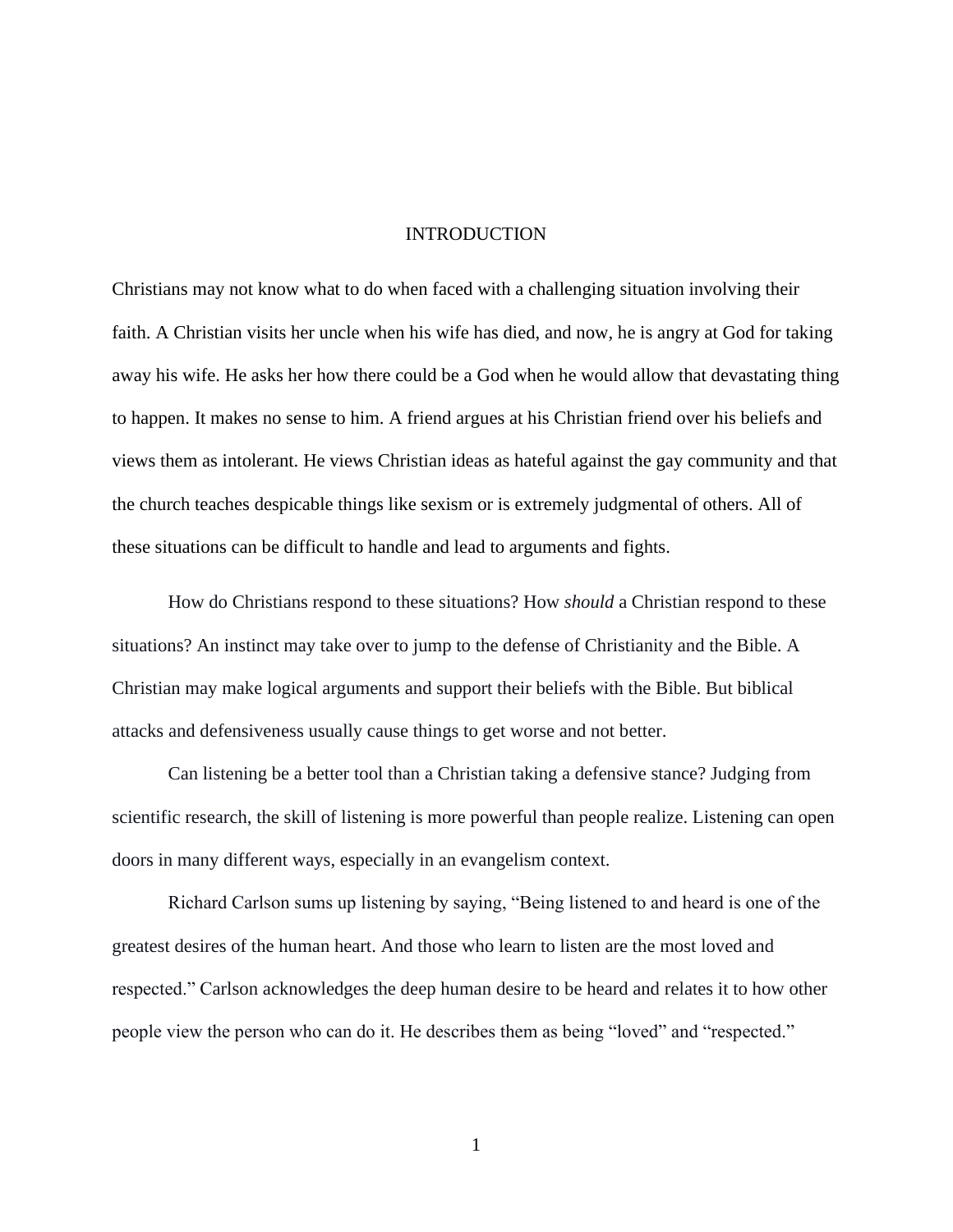The intent of this paper is to show the significant and surprising effects of listening and how Christians can use these skills in difficult situations. This paper will demonstrate the negatives, positives, and limits of different listening methods for Christians. The skills of listening can create a loving and comfortable context for both the evangelizer and their audience to share the gospel.

# BIBLICAL BASIS FOR LISTENING

# **Our Attitude for Listening to Our Neighbor**

In Mark's gospel, Jesus gives the command to "Love your neighbor as yourself" (Mark 12:31 NIV). Jesus' command comes right after he said, "Love the Lord your God with all your heart and with all your soul and with all your mind and with all your strength" (Mark 12:30). By making these two statements back-to-back, Jesus was showing that it is impossible to love God without loving neighbors. No one placed more of an emphasis on that teaching than Christ.<sup>1</sup> His teaching expresses a love for God by loving others. In a radical way, Jesus demonstrated that he included everyone as a neighbor, not merely friends and fellow Jews, but also Gentiles and Samaritans.<sup>2</sup>

At the end of his ministry, Jesus commanded Christians to go out to all the world and make disciples from all nations. In order to do this, we must deal with people who hate us and

<sup>1.</sup> James A. Brooks, *Mark Vol 23* (Nashville: Broadman Press, 1991), 198.

<sup>2.</sup> James A. Brooks, *Mark Vol 23*, 198.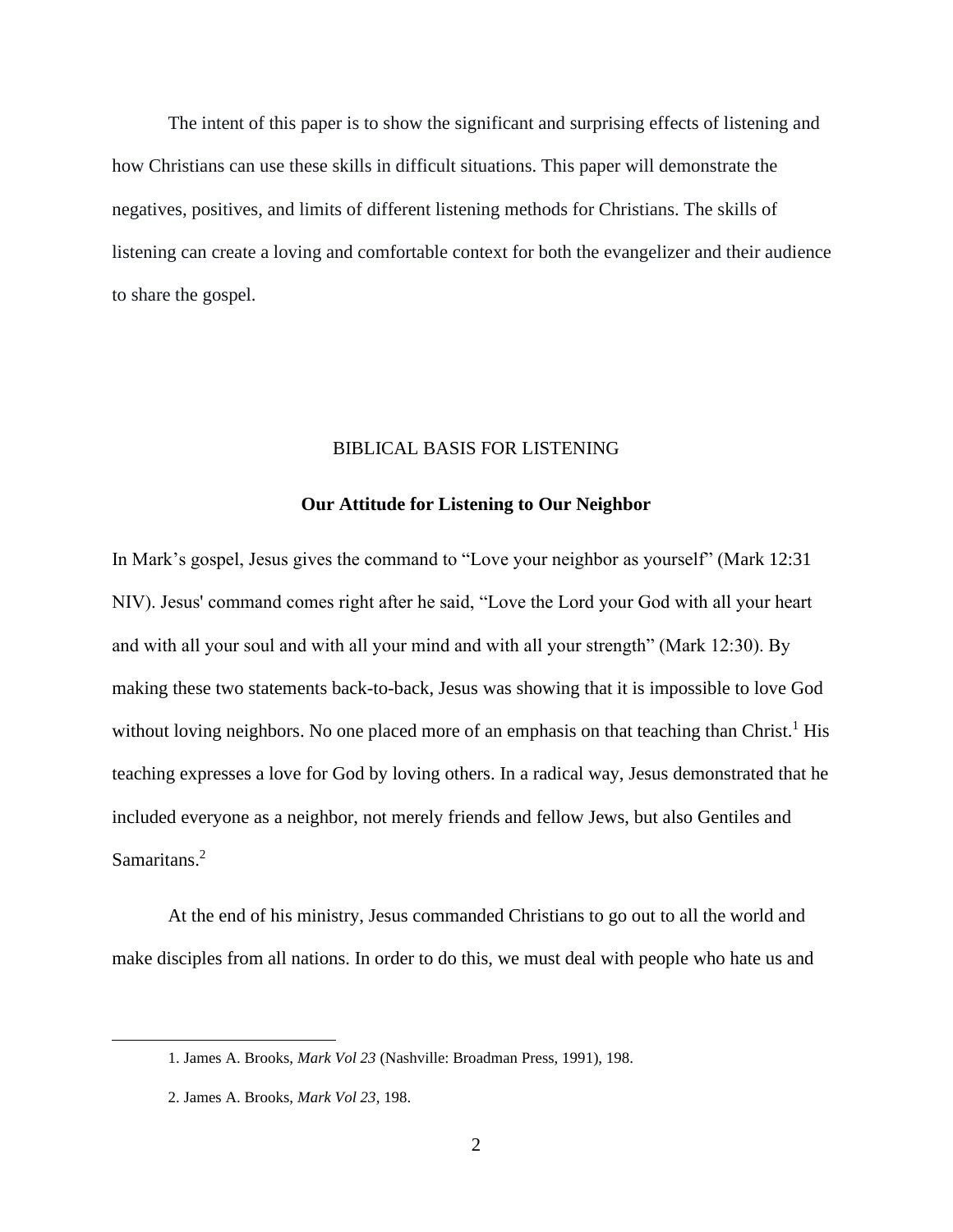our beliefs. It is important to remember Christ's command to love others. Our neighbor includes the people who may be hostile and who do not understand our views. Even when it is easy to not listen to them and to fire back, Christians should still have a loving attitude as God has for us.

Jesus' role demonstrates this loving attitude to serve not himself but others. Jesus said, "The Son of Man did not come to be served, but to serve, and to give his life as a ransom for many" (Mark 10:45). Jesus wanted his disciples to have the same love for each other as he had for them with his instruction to them before his death: "My command is this: Love each other as I have loved you" (John 15:12).

Love follows the example that Christ had set for his disciples. He showed them love and service in many ways as their rabbi and friend. The ultimate love that he had for them was serving them as their Savior and sacrificing himself. He wanted his disciples to love in the same way: to love others more than oneself, i.e., a sacrificial love.<sup>3</sup>

This sacrificial love is challenging to carry out as Christ commanded. When Christians struggle with unloving people and those apathetic to their beliefs, Christ gives a clear example of *how* we are to love them. Christians are to love and listen to Christ and see his life as the pattern to follow. A self-sacrificing attitude means bearing what people say against them and still listening to them even when their words may be harsh and unforgiving. Christ always listened and loved, and we are commanded to do the same. Christians are to look at their neighbor with compassion and love.

<sup>3.</sup> James W. Voelz and Christopher W. Michell, *Mark 8:27-16:20* (Saint Louis: Concordia Publishing House, 2019), 918.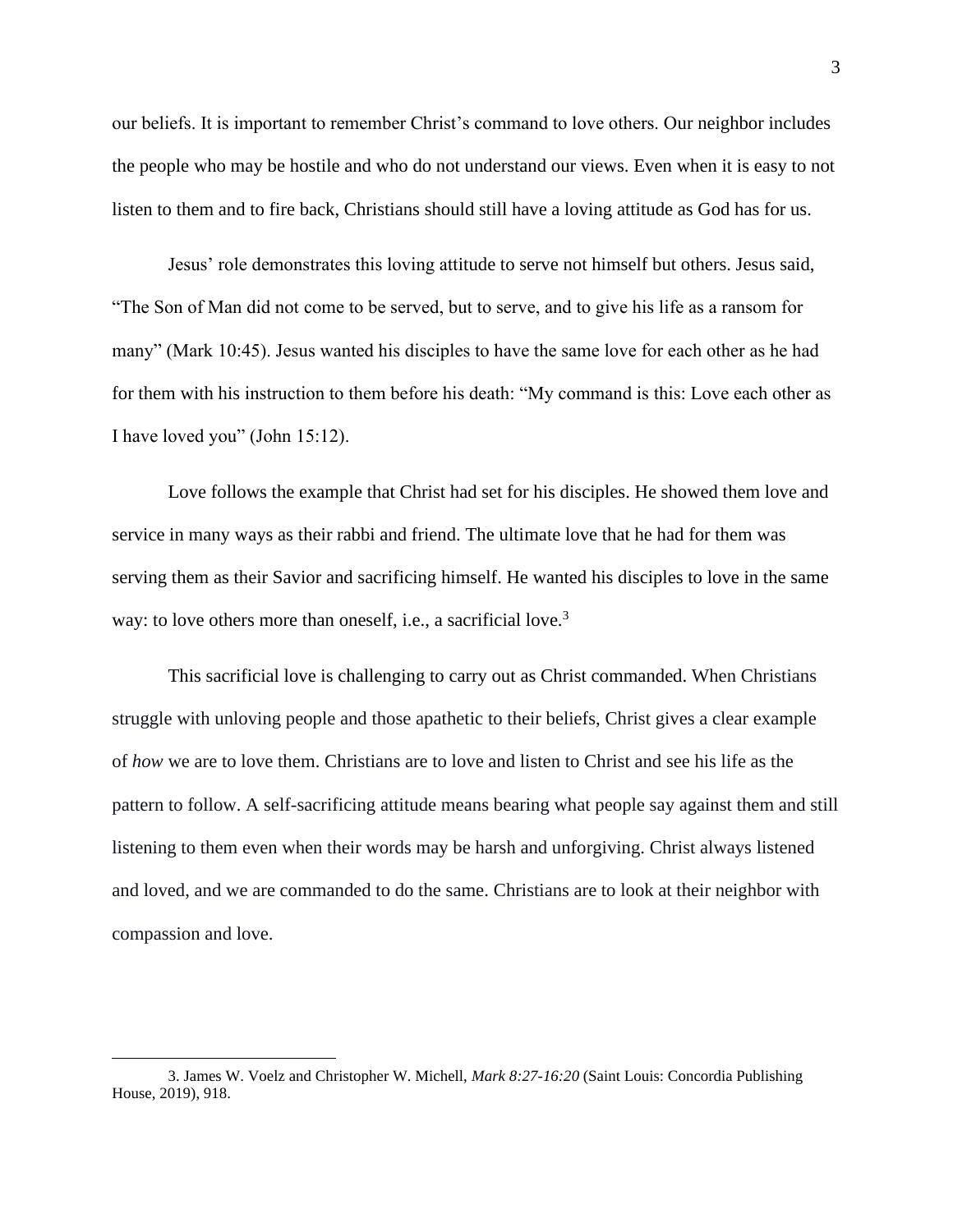#### **Listening Related to the Action of Loving**

Paul explains in his first letter to the Corinthians what love is. Chapter thirteen is typically read and cherished at weddings by Christians. It also gives an insight into how a Christian can act lovingly towards others, including listening. Paul uses the Greek word, μακροθυμεῖ, to describe how love works. It has been translated as "being patient" or longsuffering. It is one of the qualities of God's love shown to us (Rom 2:4 and 9:22). When Christians are longsuffering and not quick-tempered, they reflect and imitate God's love.<sup>4</sup>

Listening takes patience. Especially when dealing with people who speak against beliefs that are held dear, patience is crucial. When people attack a Christian for their views, it is easy to fire back and become angry. God reminds his people that patience is a part of love for their neighbor in Paul's letter to the Corinthian congregation. One can reasonably infer that patience is closely related to the act of listening. This patience means that a person must set aside their feelings and purposes of the conversation. It is also essential to be calm and focus on what the speaker said.

Listening also involves a focus on what the other person wants. Paul also describes love in this way, "it is not self-seeking" (1 Cor 13:5), and this quality applies well to the skill of listening. The essence of love is not to focus on oneself but to focus on someone or something else. God displays this love throughout the Bible with his love for his people. Ultimately, He shows his love through the promise of a Savior. God listens to the cries of his people and their

<sup>4.</sup> Gregory J. Lockwood, *1 Corinthians* (Saint: Louis: Concordia Publishing House, 2000), 462.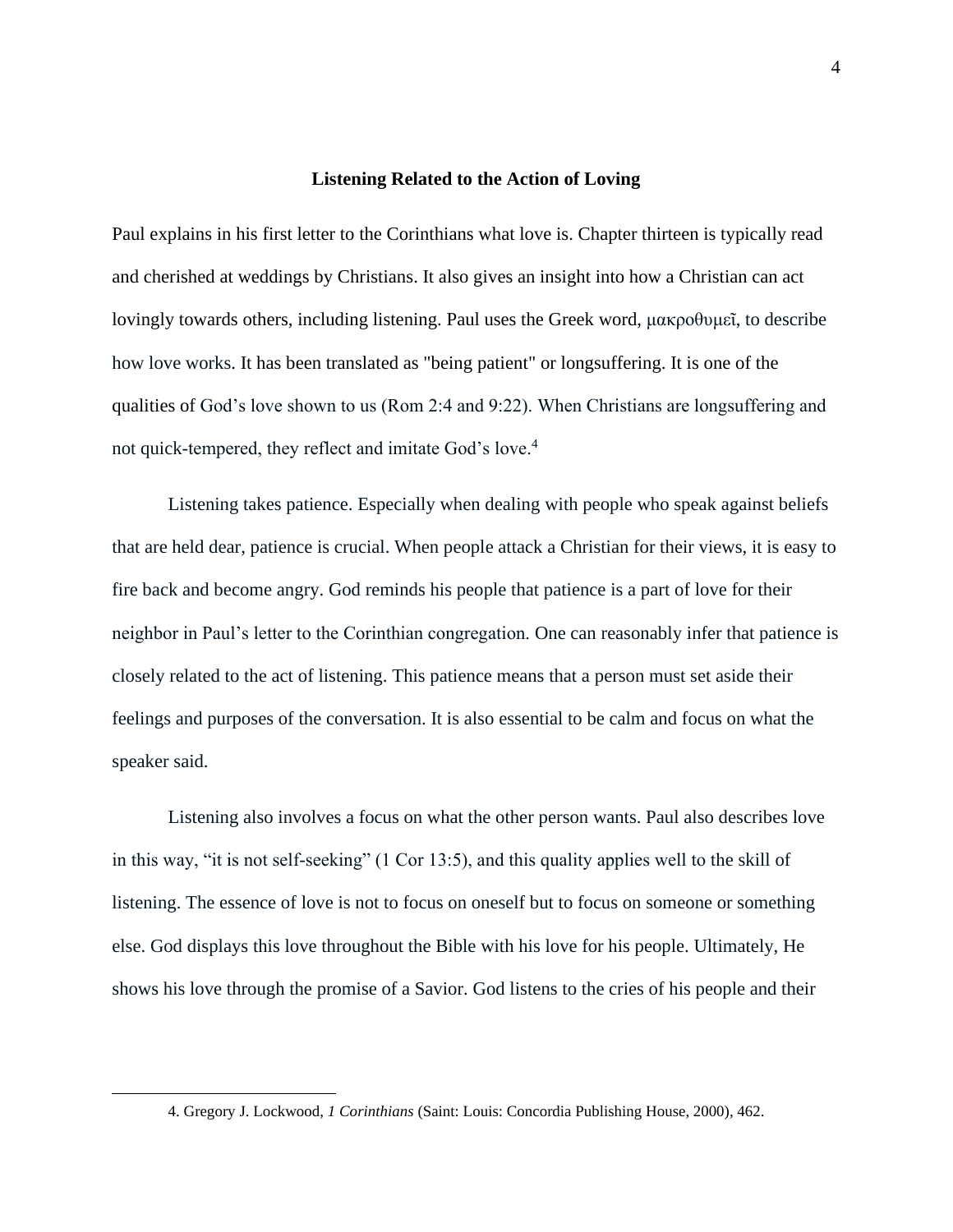prayers. When we practice listening, we reflect on the same kind of love that rescued us from sin.

### DIFFERENT STUDIES ON THE ART OF LISTENING

What Scripture reveals is corroborated by what many social scientists have studied and found to be true. For example, psychology and counseling are significant areas of research for the field of listening. Probably the greatest energy has been devoted to examining how listening works within various human relationships. Listening advice is scattered through books about improving family, marriages, workplaces, friendships, and more. These resources are helpful for specific situations. A disadvantage is that listening is usually not discussed as a skill. It is a skill. As a skill it can be improved and enhanced for evangelism efforts.

# **Different Theories of Listening**

There are also differences in opinion about how to listen. These differences include how much a listener should say, whether or not he should interrupt, ask questions, tell stories, as well as other aspects involved with listening. One listening style cannot be prescribed to everyone. There can be multiple approaches for different people that will be effective.

Some teach that a passive approach is best when listening with minimal interference of the speaker. This listening allows the other person not to be interrupted but to follow their train of thought. Others prefer listening with more questions and interaction from the listener. The rationale behind this approach is for the listener to understand the things that they themselves are curious about the speaker.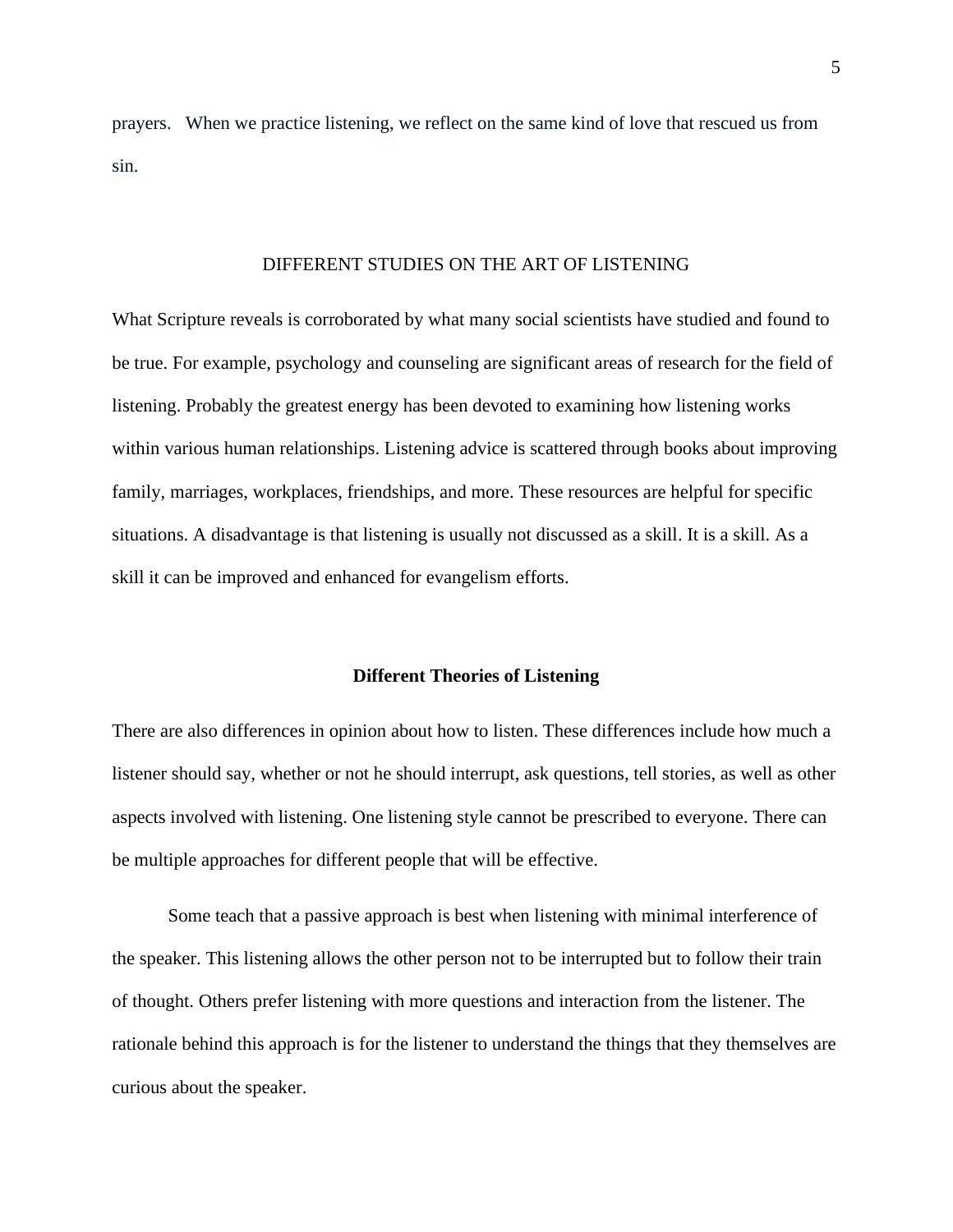Others approach listening are interactive. Statements, labeling, paraphrasing, and many other methods are used to understand the speaker. Each of these methods is used for different purposes and to different degrees.

The paper will demonstrate different approaches to listening with advantages and disadvantages for multiple methods. These are various tools that a Christian can use to interact with someone to share their faith. A Christian should use discretion for each of these methods depending on their unique situation.

### **Professions Where Listening Is Used**

Some professions and careers specifically focus on listening and are instrumental in understanding how others can improve their listening. Negotiators by the FBI are skilled listeners. Their example is especially useful since they operate in conflict settings. They are trained not to do hard bargaining and lay down demands but to listen and empathize with hostage-takers in stressful, life-and-death situations. One former FBI negotiator, Chriss Voss, has advanced training in listening and experience in applying these skills. His listening techniques are well-tested and have produced powerful outcomes that have saved many lives and avoided crises. He continues to teach his listening skills to help businesses better understand their clients and customers.

Ministry is full of opportunities for listening as well. Ministry of all kinds is about listening to people to share God's Word with them. Multiple evangelism books and guides help Christians understand other people and the best way to see the gospel. The research and sources from ministry listening have focused more on cultural contexts than one-on-one communication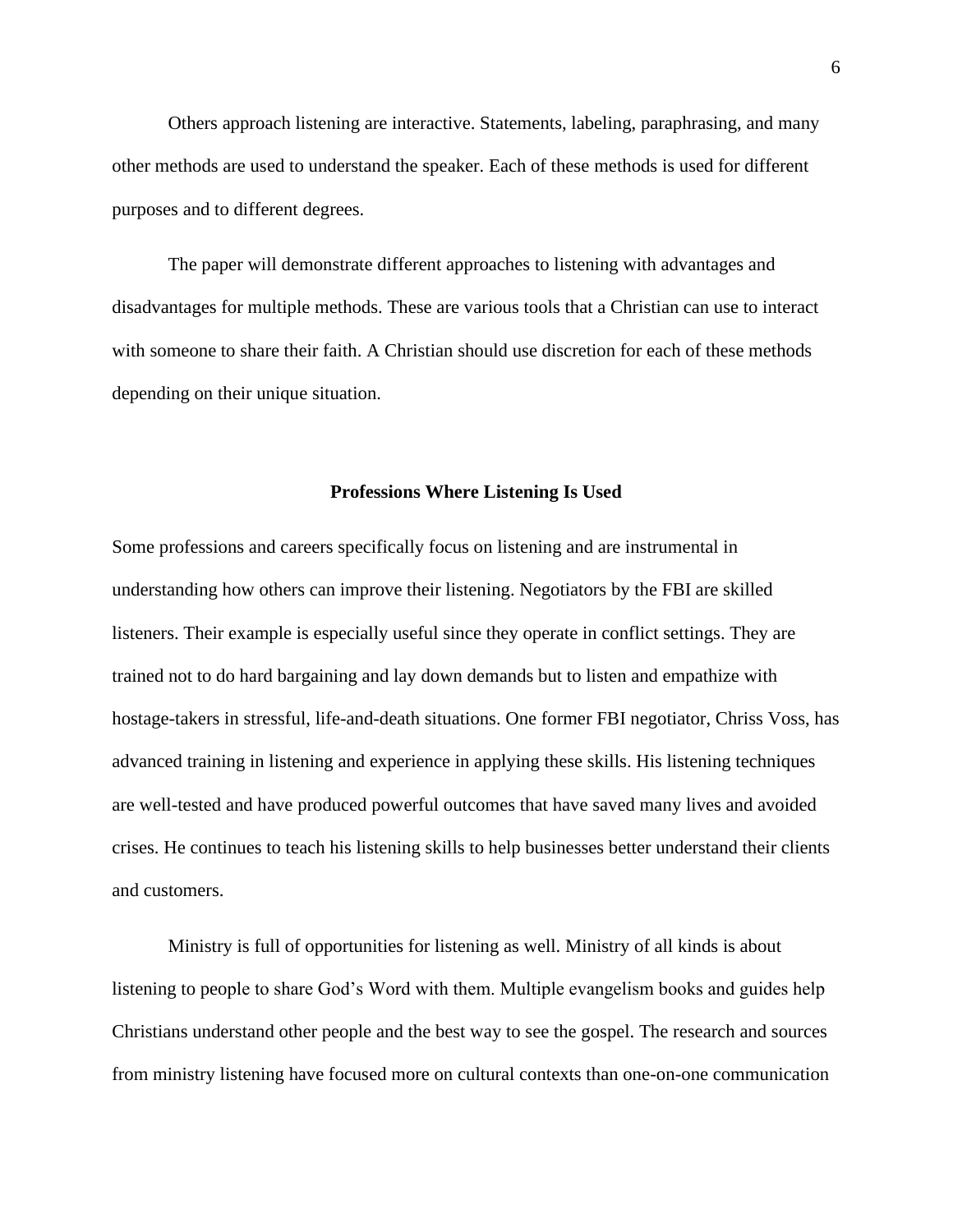but are still beneficial to understanding others. Ministry books have also used listening to care for members and to do outreach with the gospel.

Counseling is another profession where listening is critical. Therapists and psychologists need to understand their patients to give them the best treatment and change their specific situation. Mental health professionals face the challenging task of trying to distinguish what exactly is affecting their patients. Determining mental illnesses is challenging because these illnesses lie on a continuum.<sup>5</sup> Listening is critical to help determine what the mental illness is to help their patient to heal. The sources from these fields of study are valuable in helping others to listen.

Michael P. Nichols is one of the foremost authorities on listening. He is a professor of psychology at the College of William and Mary. Nichols has a doctorate and many other degrees specializing in clinical psychology, family therapy, and couples' dynamics. He is only one of the psychologists whose work is used in this paper. Other psychologists referred to in this paper are Paul Hokemeyer, Sherod Miller, Phyllis Miller, Mark Goulston, Stephen M. Saunders, Nixaly Leonardo, and others. They are accomplished psychologists in their own right and contribute to the study of listening with their research and experience.

#### **Why Listening is so Overlooked**

The topic of listening is ignored by many. People do not think how critical it is to listen to others and to understand others properly. Few realize the importance and the influence that can occur when they take the time to focus on the other person.

<sup>5.</sup> Stephen M. Saunders, *A Christian Guide to Mental Illness Vol. I Recognizing Mental Illness in the Church and School* (Milwaukee: Northwestern Publishing House, 2016) 8.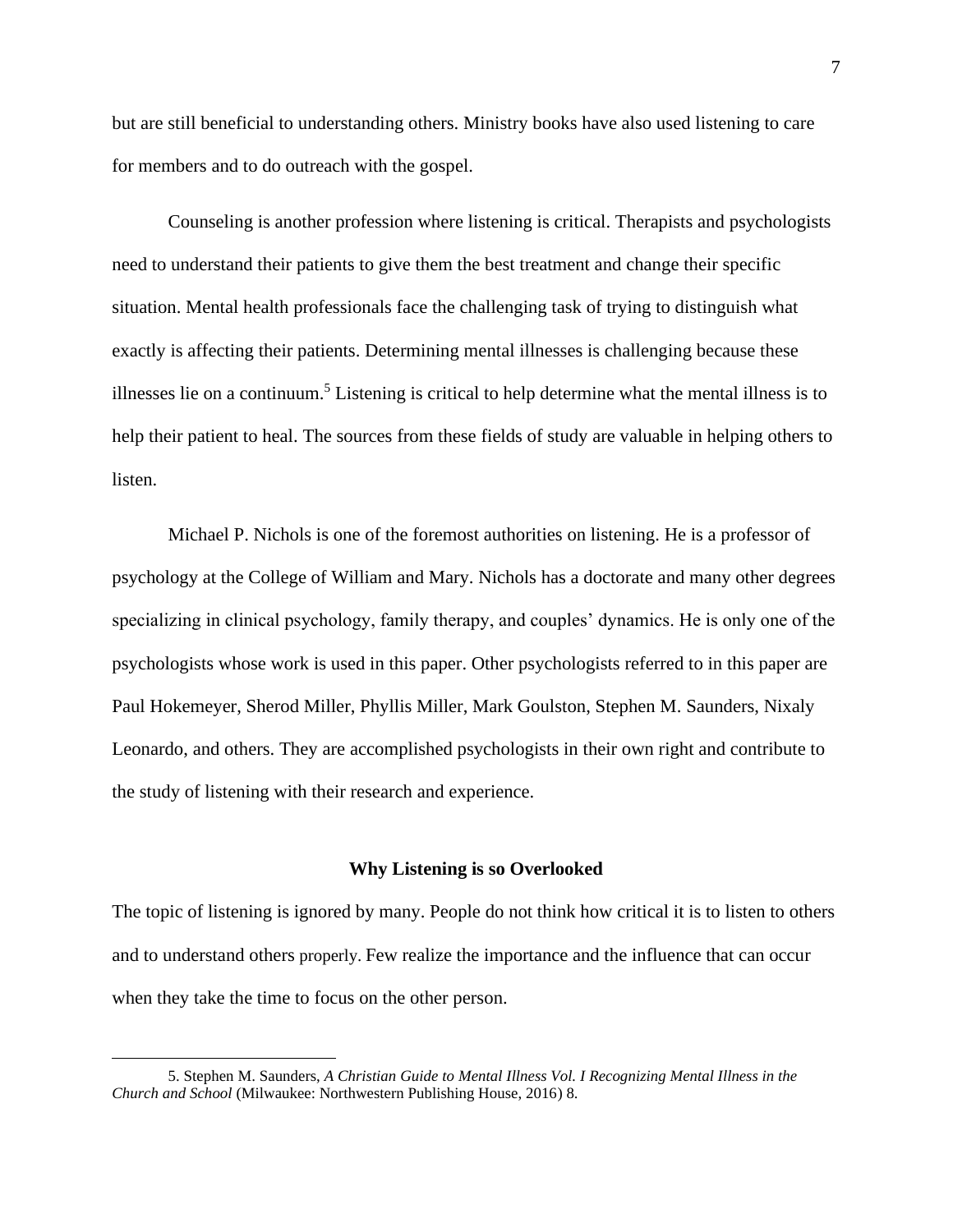One reason why the skill of listening is so overlooked is that people consider it basic.

Many assume they have a good knowledge of listening and how to apply it to their relationships.

This skill is so fundamental that it is taken for granted. The majority of people consider

themselves much better at listening than they really are.<sup>6</sup>

When people encourage others to grow in their listening skills, those so encouraged may

become defensive, harden their stance, and say that they are good at listening. Their self-

assessment, however, is usually not accurate. Mark Goulston M.D. explains,

The problem is that while we think our first impressions of people are grounded solely in logic, they're not. In reality, they're a jumbled mix of conscious and unconscious truth, fiction, and prejudice. Thus, from the very start, we're dealing with a fictitious creationnot a real person. Yet that first impression will color our feelings about another person for months or years to come. It'll also affect how we listen to that person because we'll distort everything the person says to fit our preconceived notions.<sup>7</sup>

His view sheds light that people form an incorrect impression of others because of their own

biases and preconceived notions. Thus, the picture that we have of others is more fiction than

reality. We think we are doing better than we are in the art of listening. All of this points to the

need to become better at it.

# THE IMPORTANCE OF LISTENING

God specially created mankind. Humans are social creatures. All crave similar things in life,

including acceptance, appreciation, and a sense of belonging. Whether in good or bad times, we

<sup>6.</sup> Michael P. Nichols, *The Lost Art of Listening*: *How Learning to Listen Can Improve Relationships* (New York: The Guilford Press, 2009) 11*.*

<sup>7.</sup> Mark Goulston, *Just Listen: Discover the secret to getting through to absolutely anyone* (New York: American Management Association, 2010) 39.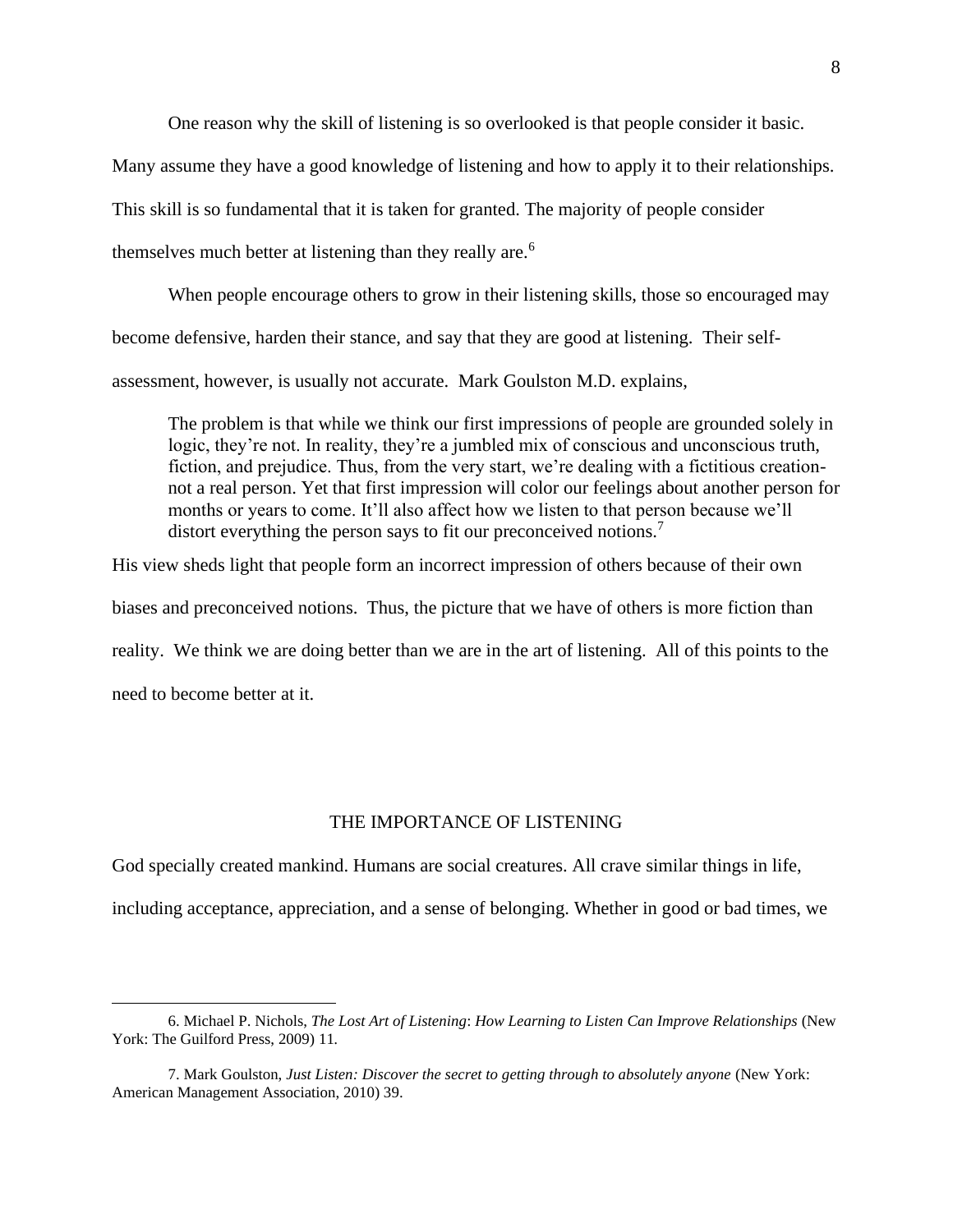want to share those experiences with others.<sup>8</sup> God gave us mouths to talk and ears to listen that we would communicate with each other and share. Communication is essential for a Christian's life on earth. The most important communication is sharing the gospel. In communication, most people think in terms of talking and sharing their thoughts. However, listening is just as vital.

Everyone craves to be listened to. The yearning to be understood and heard by others is powerful. To truly be listened to means to be taken seriously and that a person recognizes that both your ideas and feelings matter.<sup>9</sup> This listening often does not happen. Every person has this craving inside them to reach out and connect deeply on an emotional level with others. The intense desire for connection grows so much that people are starved for it today; so, when that connection happens, it melts away anger and frustration.<sup>10</sup>

People look back on their lives, and it is easy for them to think of friends or family who have made a monumental impact on their lives. They might not have performed grand acts of love or given insightful advice but have simply listened. In good times or bad, those who listen and fill that need in the heart are admired and cherished.

When this need for listening is not met, it hurts. An insignificant thing like an unanswered phone call or text message can leave someone feeling unresponded to—and troubled.<sup>11</sup> Small troubles like these plague relationships of all kinds and leave feelings of sadness or anxiety because no one seems to be listening. Whether it is in a work environment,

<sup>8.</sup> Michael S. Sorensen, *I Hear You: The Surprisingly Simple Skill Behind Extraordinary Relationships*  (Lehi, Utah: Autumn Creek Press, 2017) 25.

<sup>9.</sup> Michael P. Nichols, *The Lost Art of Listening*: *How Learning to Listen Can Improve Relationships,* 9.

<sup>10.</sup> Michael S. Sorensen, *I Hear You: The Surprisingly Simple Skill Behind Extraordinary Relationships,* 9.

<sup>11.</sup> Michael P. Nichols, *The Lost Art of Listening*: *How Learning to Listen Can Improve Relationships,* 11*.*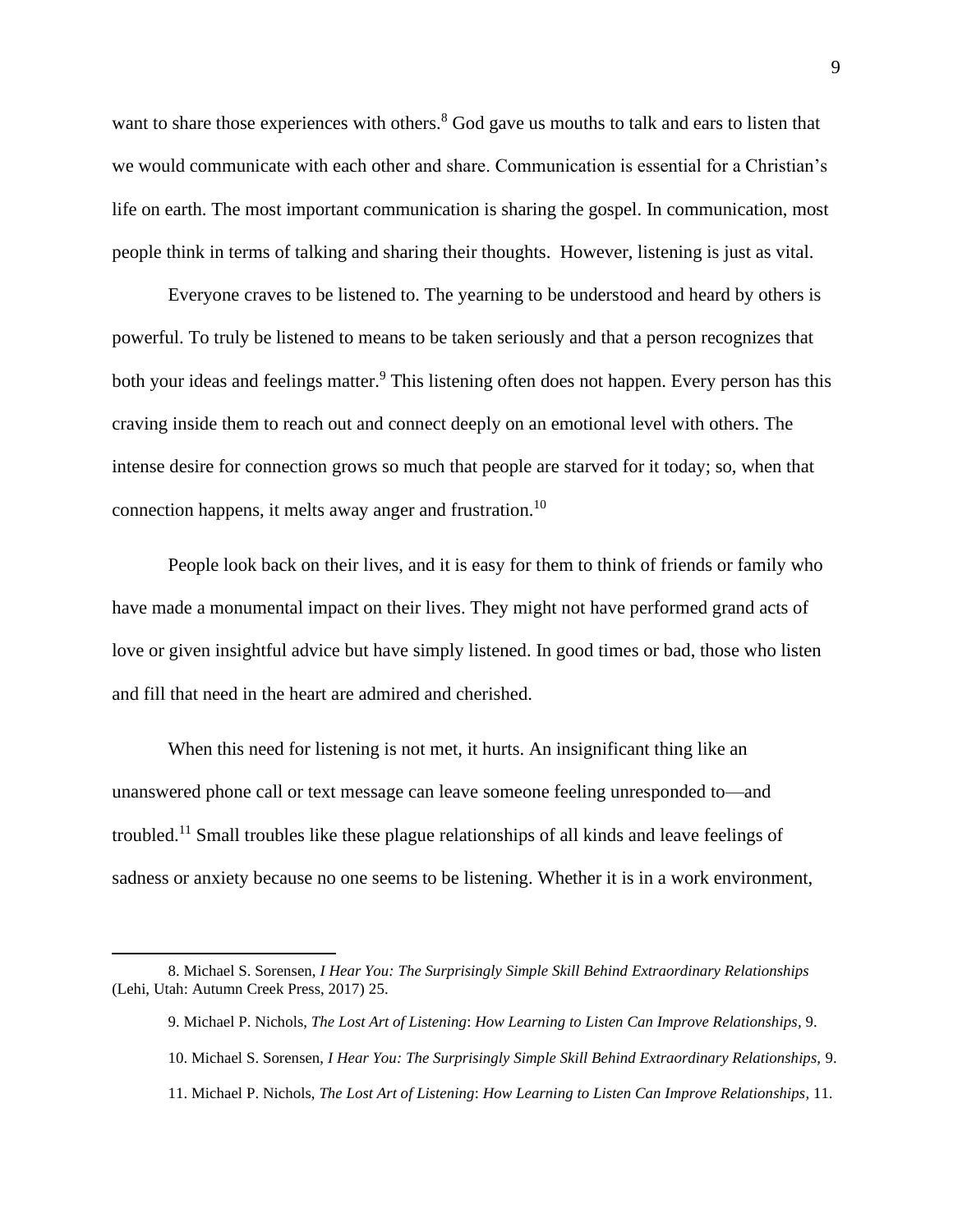family gathering, a date, meeting a stranger, it is a disturbing sensation when we feel like no one is listening or cares. This unmet need creates a feeling of emptiness within people.

This emptiness can be challenging and even lead to depression if not met. Paul Hokemeyer says, "At the core of human pain is isolation from others and ourselves. We find relief from this pain in reparative human connections where we are seen and heard as vulnerable human beings."<sup>12</sup> Relief comes from listening and human connection.

Robin Daniel also demonstrates the importance of listening by saying, "Being listened to with deep attention is a life-changing and life-enhancing adventure, an inner journey of joy and self-discovery, a finding of one's authentic, original self, freed at last of conditioning—by family, schooling, workplace, society's trends, fashions and shallow values. This is the route to true liberation."<sup>13</sup> Daniel makes the point that being heard is a valuable inner journey of selfdiscovery and finding one's self. Besides being a need, it is also a discovery process for all people to come to a deeper understanding of who they are.

# **Validation through Listening**

The primary need that listening addresses is validation. When this need is met, it permits another person to feel what they feel. When a listener allows them to do this, it relieves their stress and

<sup>12.</sup> Paul Hokemeyer, *Fragile Power* (Center City, Minnesota: Hazelden Publishing, 2019) 4.

<sup>13</sup> Robin Daniels, "Obstacles To Good Listening." *Way* (2016): 13.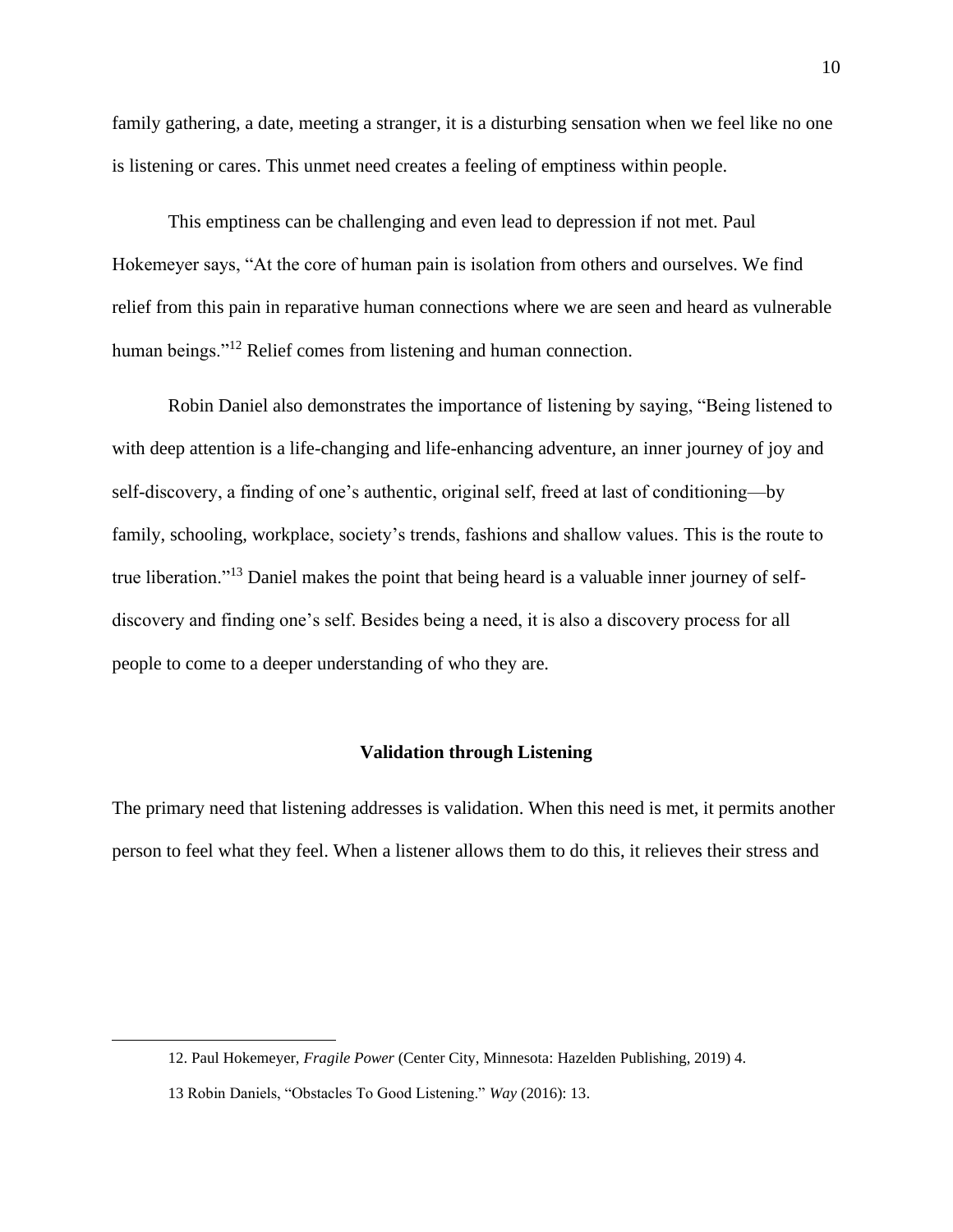helps them feel safer emotionally.<sup>14</sup> Validation has an extraordinary effect on people by disarming them and putting them more at ease.

Validation can be confusing and misunderstood. Even if there is something that the listener disagrees with, there can still be validation. The listener does not have to agree with the other person to validate them.<sup>15</sup>

This lesson is essential for a Christian. As she reaches out with the gospel, she will encounter many opposing world views and different motivations for what they believe. For proper listening to happen, validation is necessary.

For example, she may meet a person who does not see God as a loving God, but a violent God who kills many people and causes terrible things to happen. The response of a Christian does not need to be disagreement. In that instance, a validating response is helpful. A Christian may say she understands where the person is coming from. Her reply does not mean that she agrees with the speaker. This reaction allows the speaker to feel more comfortable and to engage in further discussion.

A critical issue to address in that situation would be *why* the person thinks that. Have they been told that by others? Have they read those things about Christians? Do they have a specific account in the Bible that they think of? Have they had bad experiences in their life? Have they at one time had faith?

<sup>14.</sup> Nixaly Leonardo, *Active Listening Techniques: 30 Practical Tools to Hone Your Communication Skills* (Emeryville, California: Rockridge Press, 2020) 131.

<sup>15.</sup> Michael S. Sorensen, *I Hear You: The Surprisingly Simple Skill Behind Extraordinary Relationships,* 78.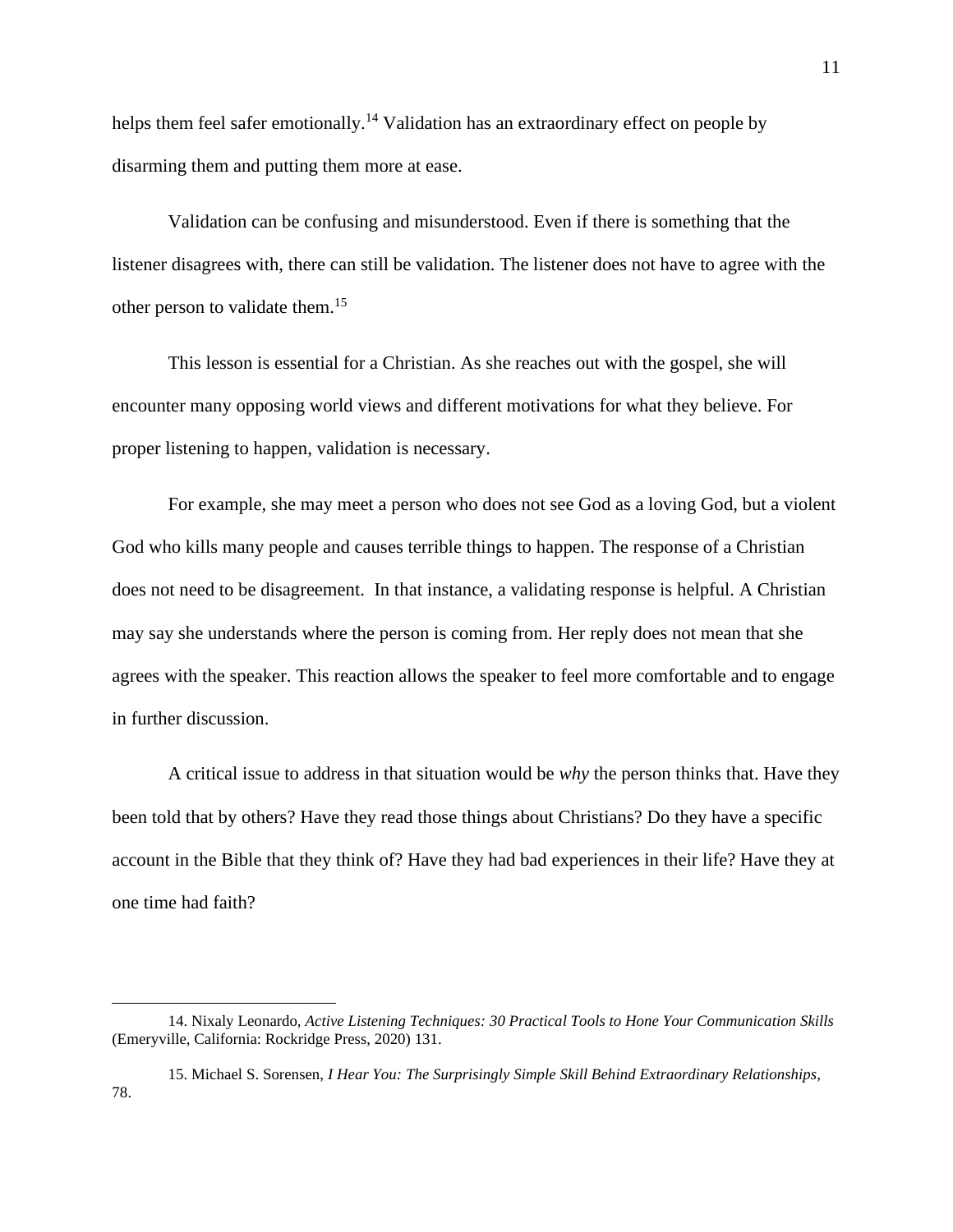If that person responds and is allowed to defend and explain their beliefs, it offers a special time to connect and build a relationship. During that interaction, the Christian need not focus on 'right or wrong' or make a logical argument to combat the speaker. Instead, the Christian's focus can be on the person's emotions rather than logic when it comes to validation.<sup>16</sup> Again, it is essential to realize that just because there is acceptance and focus on the person's feelings does not mean there is full agreement on views.

A Christian might be confused by the other person's beliefs, experiences, and emotions. That is okay. It is beneficial for that Christian to express an openness to hear and listen to the person without judgment. Telling someone that we don't know exactly how another person feels makes them feel safe in confiding with us. They can realize that they can be vulnerable to us without facing judgment or pressure.<sup>17</sup>

# **Listening to Emotions**

Respecting emotions play an enormous role in listening. Before a Christian can evangelize to others and respect others' emotions, it is beneficial for them to respect their feelings first and listen to themselves. Looking inside ourselves, understanding and respecting our own emotions is vital in listening. The therapist Nixaly Leonardo explains,

It might seem obvious that to be a good listener; we must have respect for the person who is speaking. However, it may be less obvious that to have respect for the speaker, we have to respect ourselves first! If we don't respect ourselves, then we risk subjecting ourselves to the possibility of being taken advantage of by a speaker. If we are taken

<sup>16.</sup> Nixaly Leonardo, *Active Listening Techniques: 30 Practical Tools to Hone Your Communication Skills*, 131.

<sup>17.</sup> Michael S. Sorensen, *I Hear You: The Surprisingly Simple Skill Behind Extraordinary Relationships,* 78.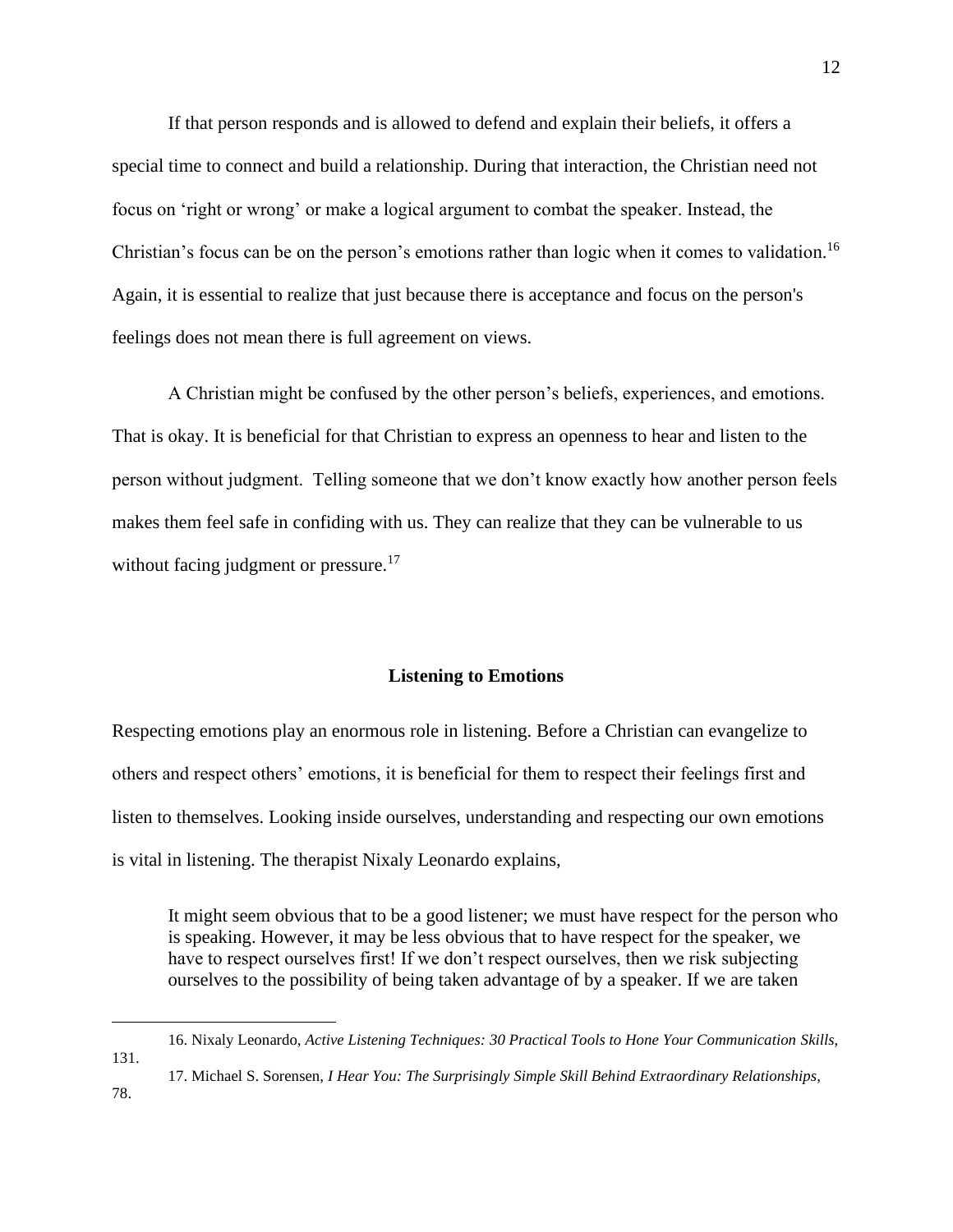advantage of, then we may foster resentment toward the speaker, which can get in the way of being emotionally and mentally present for them.<sup>18</sup>

She mentions that if people do not have this respect for themselves first, there is a danger of being taken advantage of by someone. Others may disrespect a Christian who doesn't respect themselves for what they want to share. Listening and respecting our emotions helps us treat ourselves with respect.

Another factor to consider is looking at the speaker and how comfortable they are with connecting. Certain people may be harder to listen to and develop a connection with. One reason for this is that people can only enter an emotional depth or pain they have come to terms with within themselves. Many are uncomfortable with being in touch with strong feelings. This inability to connect with deep feelings not only impacts themselves but also communication. Those who do not know themselves and their feelings on a deep level cannot connect in that way with another person.<sup>19</sup>

The inability to connect with feelings may be an obstacle for those who share their faith. If an unbelieving person wants to communicate on a deep level with someone who has faith, this can be difficult for the Christian who is not in touch with his feelings. A person outside the church might try to make sense of pain in their life from loss and hardship. When they communicate that with a Christian who doesn't listen to their feelings and who only know themselves on a superficial level, then a connection will be harder to establish.

<sup>18.</sup> Nixaly Leonardo, *Active Listening Techniques: 30 Practical Tools to Hone Your Communication Skills*, 22.

<sup>19.</sup> John Savage, *Listening and Caring Skills in Ministry: A Guide for Pastors, Counselors, and Small Groups* (Nashville: Abingdon Press, 1996) 96.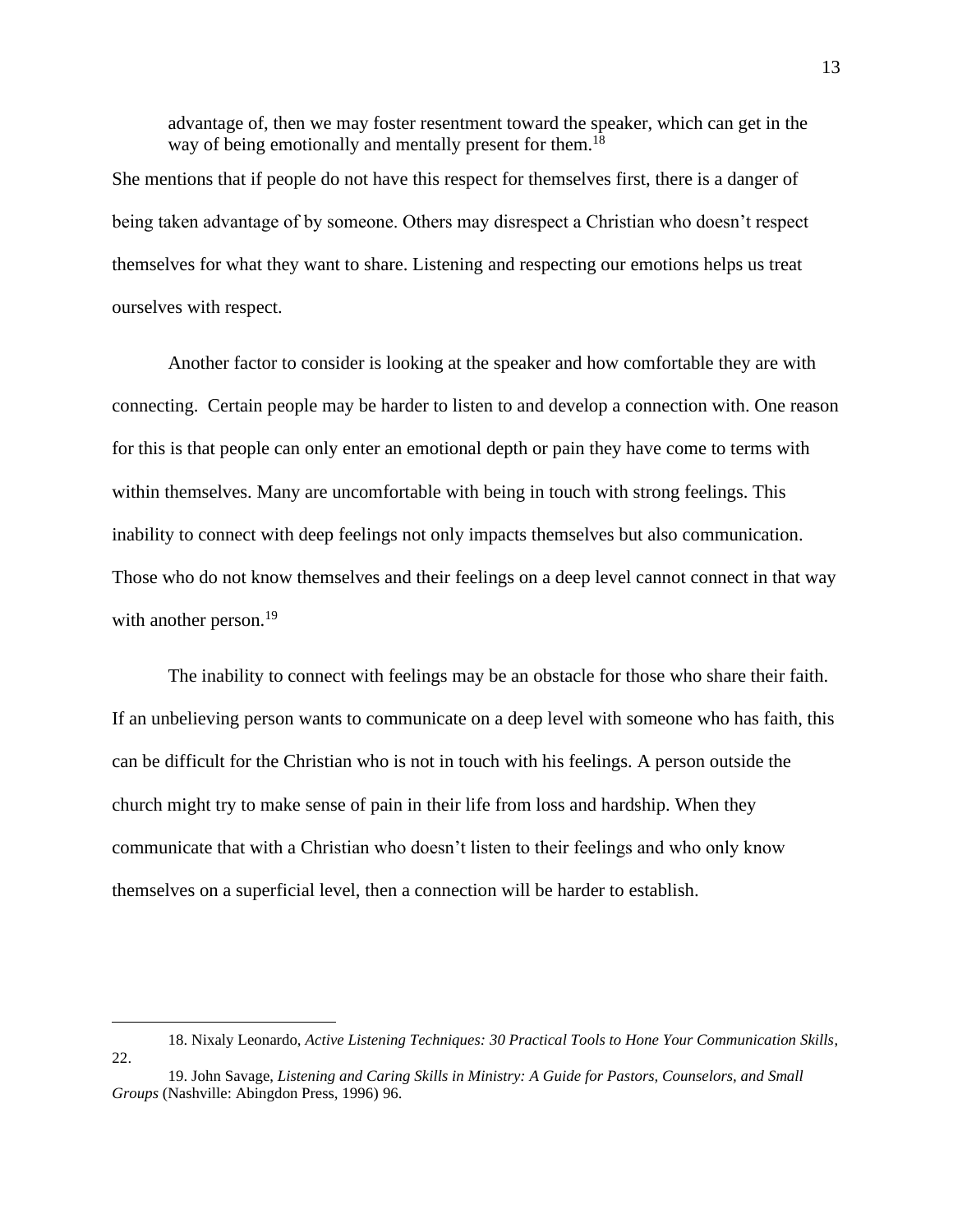The advantage is that when a Christian does know their feelings and listens to their emotion, this can enhance their own ability to communicate the truth of the gospel. Besides the level of self-awareness that a Christian has, they will also determine and control how they will act and behave.<sup>20</sup> To listen to yourself is to know yourself and the realm of emotions. This transparency with yourself makes people better communicators, and thus better to share their faith.

# **Conveying Emotions**

Conveying emotions is fundamental in listening. As children grow up, it is easy to spot the emotional development that comes with years of social experience. Early on, children do not know their emotions well and have difficulty understanding what they are feeling. For example, children and adolescents will substitute anger, a feeling they are more familiar with, for sadness.<sup>21</sup> As they grow and mature, they will understand themselves, and thus others, in a more profound way and convey those emotions more clearly with others because they will be able to listen to themselves and identify what they are feeling.

As people share their views with others, emotions play a big part, much more when topics include such deeply personal matters as religious beliefs and one's world view. How does a Christian handle that? Conversations that have personal values and emotions can be difficult to navigate.

<sup>20.</sup> John Savage, *Listening and Caring Skills in Ministry: A Guide for Pastors, Counselors, and Small Groups,* 51.

<sup>21.</sup> Stephen M. Saunders, *A Christian Guide to Mental Illness Vol. I Recognizing Mental Illness in the Church and School*, 75.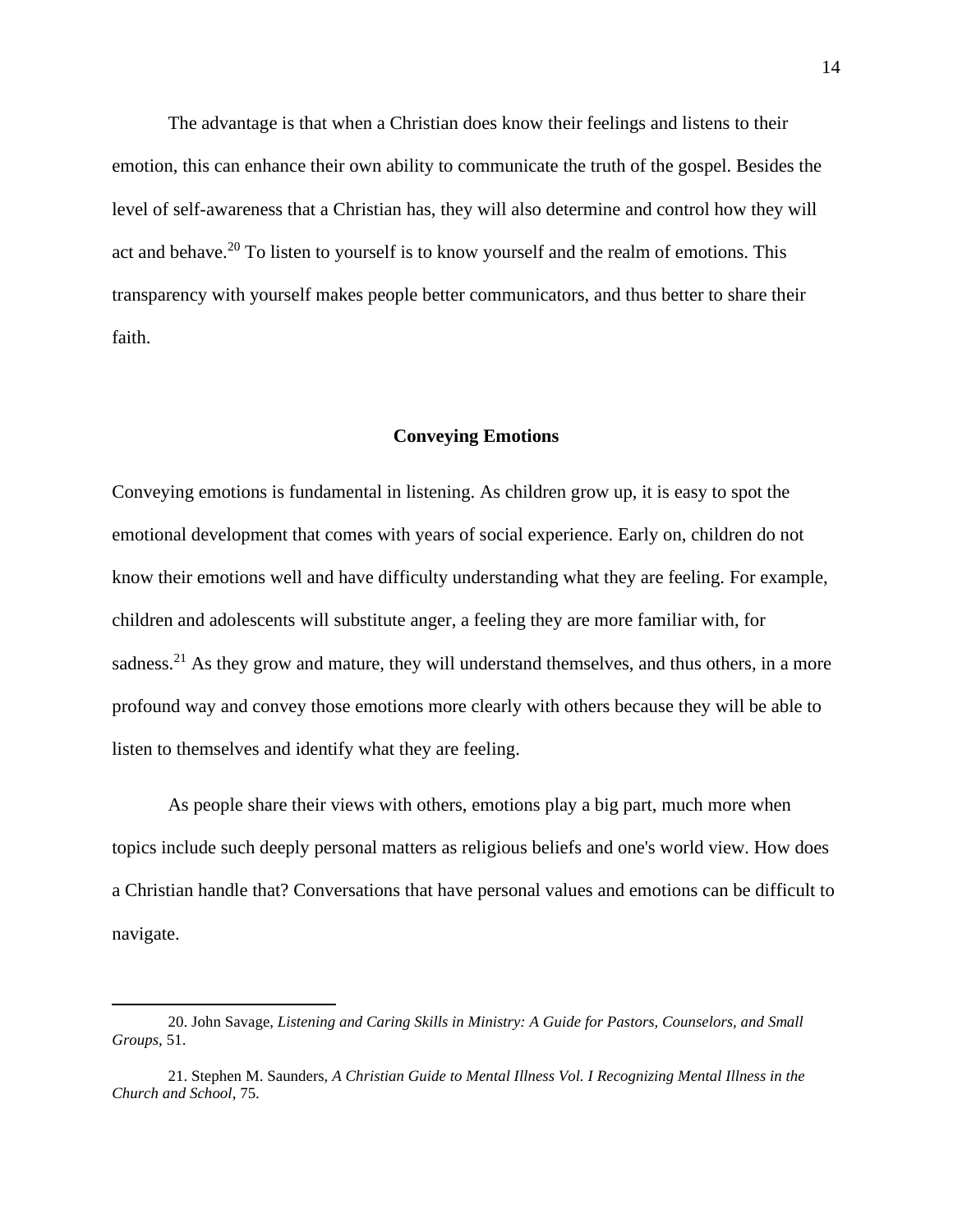The solution is to listen. When we are locked into a conversation and listening well, we must—at least momentarily—suspend our own needs. It is better to think of putting emotional needs on a shelf when listening to someone else.<sup>22</sup> "Shelving" emotions is a way that Christians can show love when they listen to others. Instead of being passionate and potentially upset about how the other person feels about Christianity, God, or the Bible, it is better to hear them out and fully understand why they think the way they do. After that has been done, then it is good to communicate emotions.

Emotions are challenging for most people to communicate. Some might take an approach of being soft and not wanting to give offense, while others will be straightforward and not care how they come off to the other person. Psychologists study to see what are healthy ways of communicating and listening. Sherod Miller, Ph D. and many other researchers and psychologists have studied how emotions work and say this about them,

Many of your emotions operate below the conscious level. They impact your chemistry, blood pressure, heart rate, and muscle tension and are observable externally as non-verbal behaviors—facial expressions, bodily movements, or voice tone and intensity… Each of these six basic emotions is recognized non-verbally across cultures: happiness, sadness, anger fear, disgust, surprise. $^{23}$ 

Realizing each of these emotions in ourselves and others is crucial for spreading the gospel to others. Directly identifying and giving words to feelings help communication.<sup>24</sup> If someone insults beliefs that we have, that can feel like a personal attack against us and stir up anger and

22. Nixaly Leonardo, *Active Listening Techniques: 30 Practical Tools to Hone Your Communication Skills*, 23.

<sup>23.</sup> Sherod Miller and Phyllis A. Miller, *Collaborative Marriage Skills: Couple Communication I* (Evergreen, Colorado: Interpersonal Communication Programs, Inc. 2007) 53.

<sup>24.</sup> Sherod Miller and Phyllis A. Miller, *Collaborative Marriage Skills: Couple Communication I*, 68.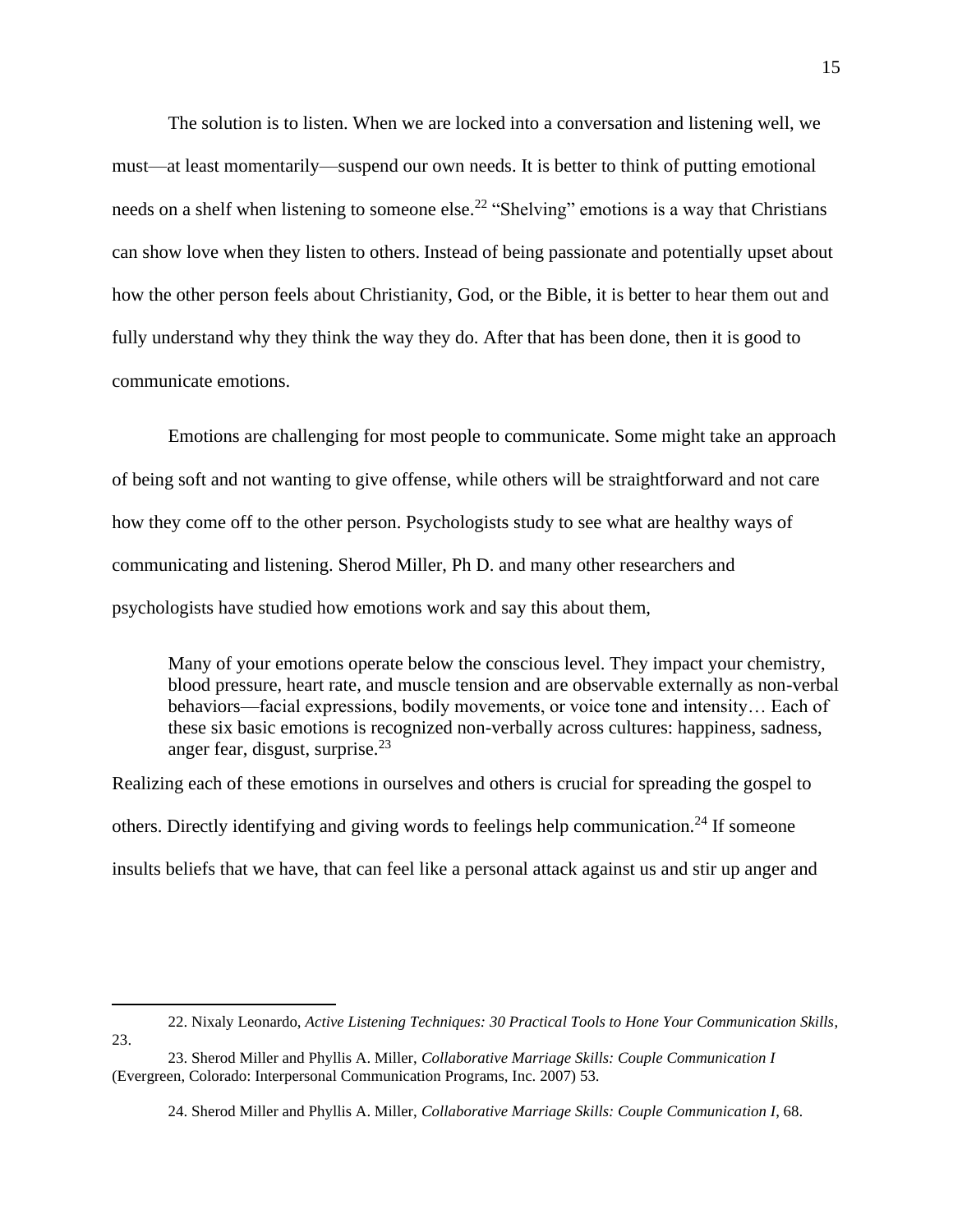resentment. In that situation, listening and communicating that frustration is wiser than ignoring and covering it up.

For example, if someone says that the resurrection of Christ is illogical, not able to be proved, and foolish to believe in, such statements may cause feelings of anger for a Christian. In that situation, a Christian should speak up and say that they felt hurt by that comment because that is what they believe. A temptation may be to ignore saying anything, but it is dangerous not to address issues like that when they do come up. It is wise for the person to listen to what you have to say and how your emotions are affected.

Situations like that may escalate if the speaker makes offensive comments about Christianity and faith. It is best to specifically recall what was said that was upsetting and seek clarification and listen even more. Asking for clarification can confirm what was said and give more time to reflect on emotions and identify them. Especially in stressful situations, it is always better to listen more than to jump to accusations or lash out angrily, which is a temptation for many.

If a Christian has contributed to the escalating tensions, he should admit it. If the other person offended him, he should listen for hints about what was said that might have offended them first—and own up to it.<sup>25</sup> This transparency will show the speaker humility and that they are being listened to, and that there is a genuine yearning by the listener to form a connection without any escalation.

<sup>25.</sup> Nixaly Leonardo, *Active Listening Techniques: 30 Practical Tools to Hone Your Communication Skills*, 139.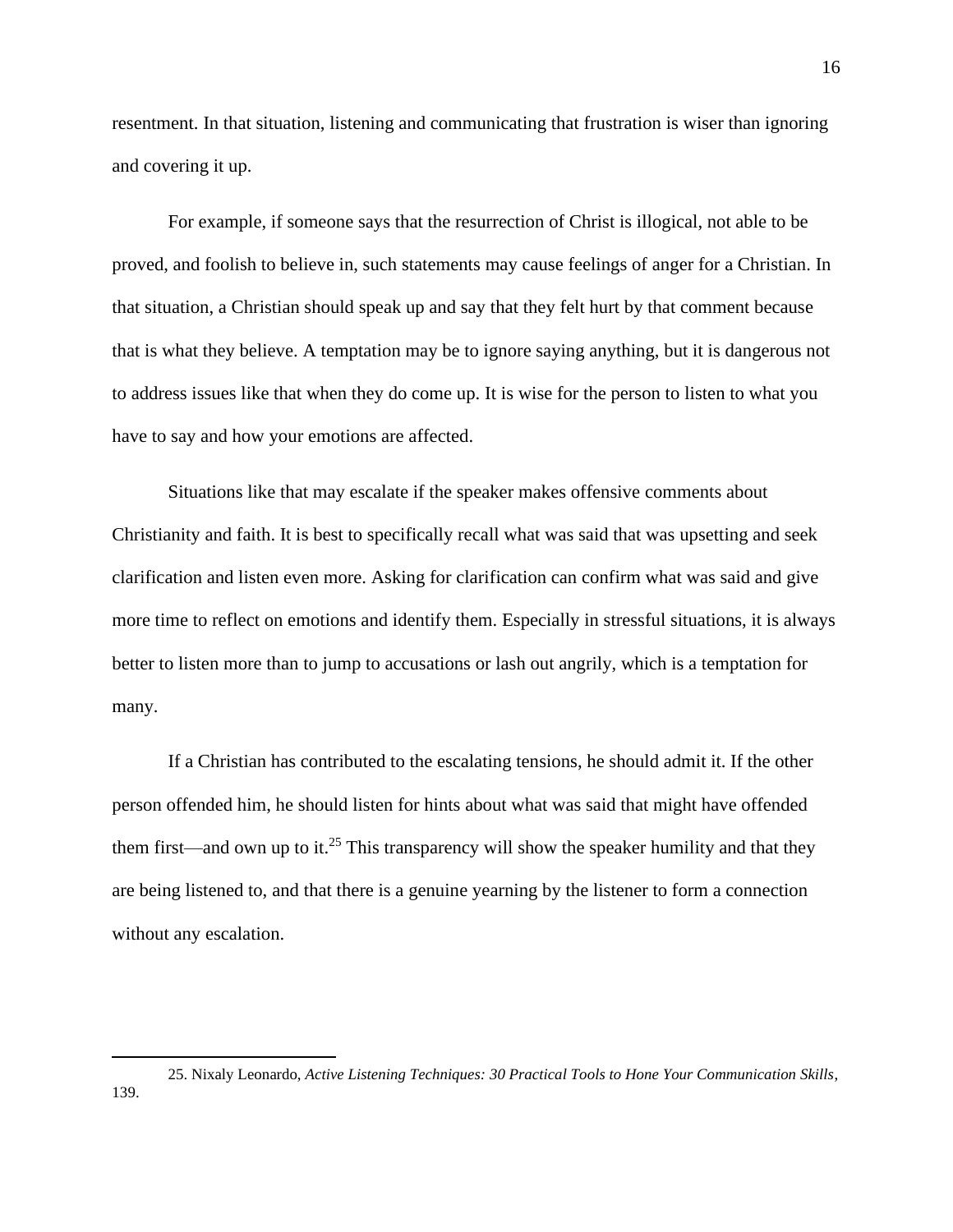# POOR LISTENING

# **Filling in the Gaps of Communication**

All people struggle with listening in their own way. Even when we try to do our best, listening carefully involves taking in a lot of information, information that can be frequently distorted in our minds as we absorb it. John Savage says,

The major interpersonal gap occurs when the listener infers something different from what the speaker intends. It is quite possible to decode different messages from the same encoded message. For example: You get a call from a friend at your church, saying that two persons want to come and visit some evening during the next week. They want to spend an hour with you. Your friends do not tell you why they want to come, and you are left to infer their intention. You can decode their purpose in a variety of ways.<sup>26</sup>

With any communication, whether in-person, over the phone, video chat, or via text, there are always multiple ways to interpret the listener's gaps. Everything said is not always clear. This communication hardship is made even more challenging through the topic of implicit messages as Nichols explains:

Implicit messages tell us more than what's being said; they tell us how we're meant to receive what's being said. Depending on the situation, "Let's have lunch" could mean "I'm hungry," "I'd like to see you again," "No, I don't want to go to dinner with you," or "Please leave now; I'm busy." The statements "I love you" and "I'm sorry" are notorious for having multiple meanings. Knowing the other person can make it easier to decode implicit messages; speculating about his or her motives can make it harder.<sup>27</sup>

This challenge of communication and the potential for poor listening is the same for Christians.

They may be forced to fill in gaps and try to figure out implicit messages when they are

listening. Even without intending it, they may 'decode' incorrect statements from the speaker.

<sup>26.</sup> John Savage, *Listening and Caring Skills in Ministry: A Guide for Pastors, Counselors, and Small Groups,* 17.

<sup>27.</sup> Michael P. Nichols, *The Lost Art of Listening*: *How Learning to Listen Can Improve Relationships,* 55.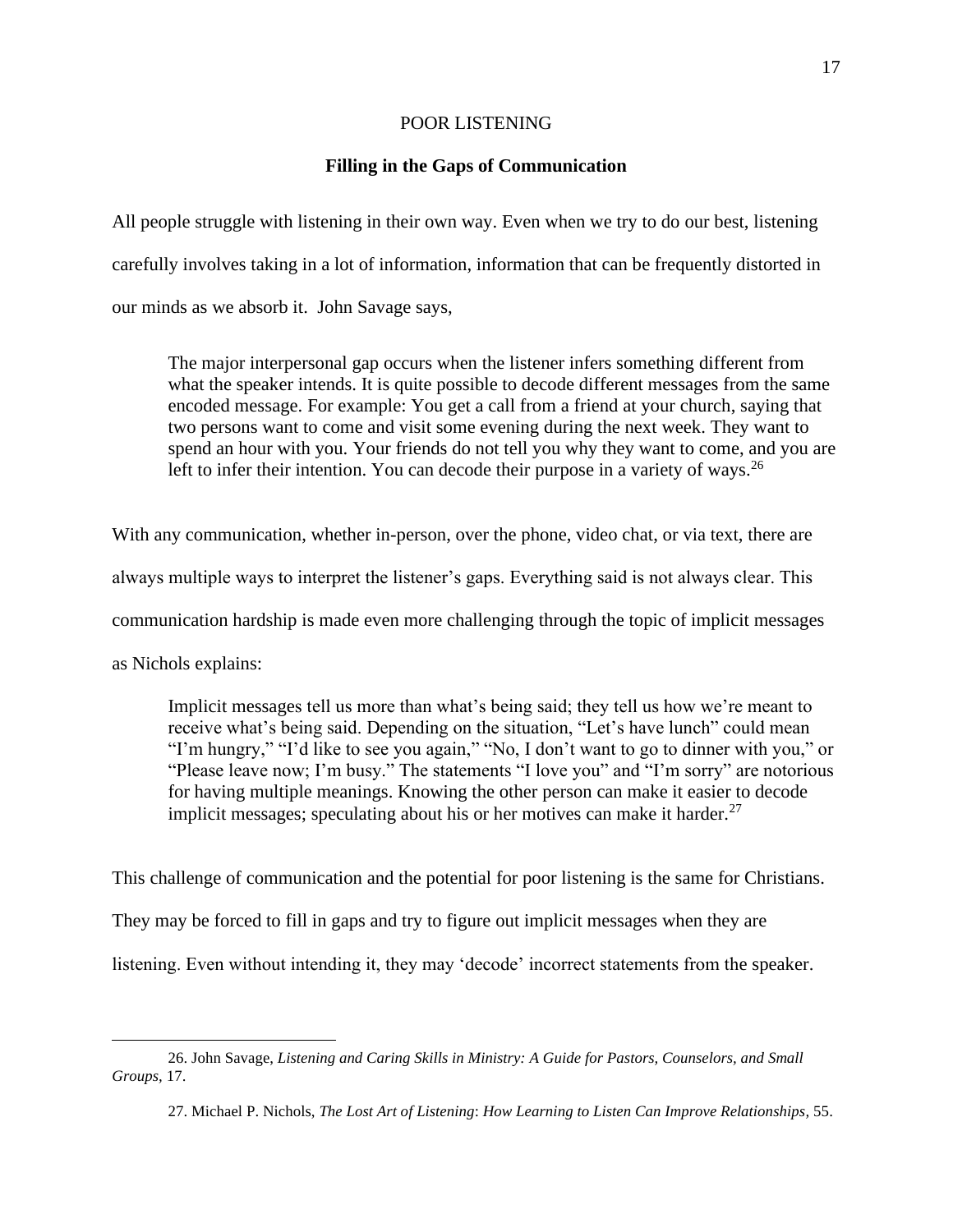Much of poor listening happens without people knowing they are making incorrect inferences. A Christian's focus should be recognizing gaps and realizing there is a high need for clarification from the speaker.

### **Preaching**

A Christian should also be aware of a common conversational roadblock that kills a conversation and weakens the opportunity for listening. The style of communication called "preaching" is dangerous for everyone. A Christian may have a lot of zeal to preach the gospel, share Bible verses, and tell others about their church. Everyone loves to talk about their passions and things they know well. This zealousness may cause uneasy feelings on the part of the person we are trying to reach.

When people are preached to, they may feel belittled and regard the person speaking as pompous or self-righteous.<sup>28</sup> There are exceptions to this where the speaker asks the Christian to explain their faith, and they want to know more. In these instances, it is vital to share the gospel and their faith in an evangelical way with an awareness not to spend too much time talking. Those instances are appropriate times to talk more.

## **Debates and Arguments**

When people talk about what they are passionate about, fervent debates take place. In many debates and arguments, there is little listening that takes place for true understanding. Often there are challenges and questions asked by each party. In this context, it can be extremely frustrating

<sup>28.</sup> Nixaly Leonardo, *Active Listening Techniques: 30 Practical Tools to Hone Your Communication Skills*, 139.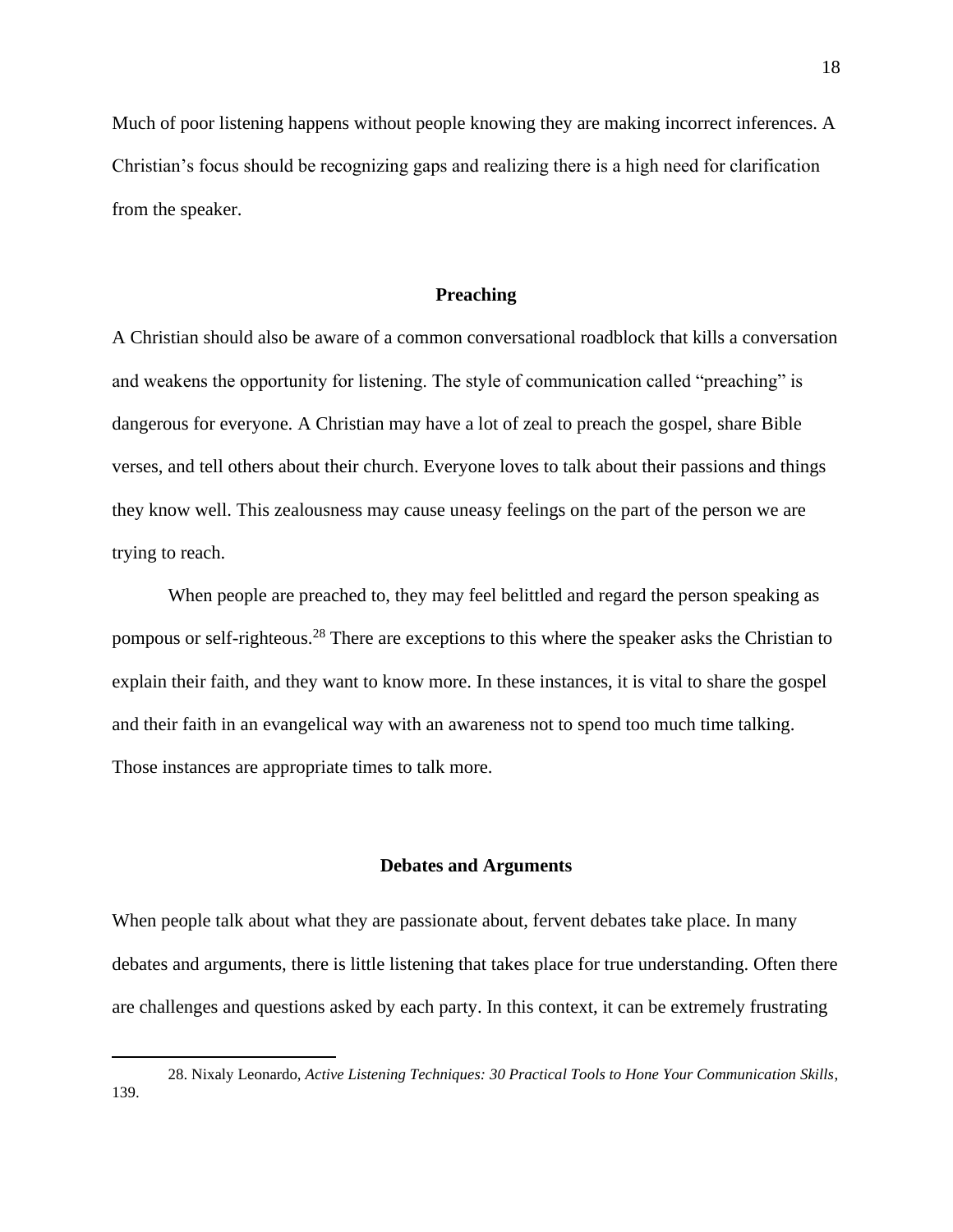to feel as if one doesn't have "the answer." Emotions build. The truth is, drawn-out arguments can be dangerous. Interpersonal gaps can form in disputes when respectful listening is absent. John Savage comments:

'Distorted Full Information' is a gap in which represents information and emotions sent to another person in which communication is complete but filled with distortions and misperceptions. These distortions come from incorrectly decoding the message of another but believing that what has been received is correct. The listener may misinterpret, misquote, misread, and misconstrue what the speaker is sending.<sup>29</sup>

In times of heated arguments and when emotions are high, people should realize what is happening and take a step back to calm the situation.

Talking to someone who is quick to misquote or misconstrue what you have to say is not a pleasant experience. If done often enough or if deep wounds and insults are inflicted, people will feel so hurt and angry that it can cause a complete retreat from any relationship, potentially for years.<sup>30</sup> When there is eternal salvation on the line, Christians better beware of this potential consequence and listen gently, patiently, and with understanding.

Part of the problem of misquoting and misconstruing is the listener's mind. Michael Nichols says, "Listeners often don't hear because they have a preconceived notion of what we're going to say. Or they can't hear us because they can't suspend their own needs or because what we say makes them anxious."<sup>31</sup> A Christian who interacts with someone must not categorize that person on the beliefs that he thinks that they have. His mind might jump to them believing in their church's stated doctrine when, in reality, it may be much different.

<sup>29.</sup> John Savage, *Listening and Caring Skills in Ministry: A Guide for Pastors, Counselors, and Small Groups,* 12.

<sup>30.</sup> Michael P. Nichols, *The Lost Art of Listening*: *How Learning to Listen Can Improve Relationships,* 13. 31. Michael P. Nichols, *The Lost Art of Listening*: *How Learning to Listen Can Improve Relationships,* 45.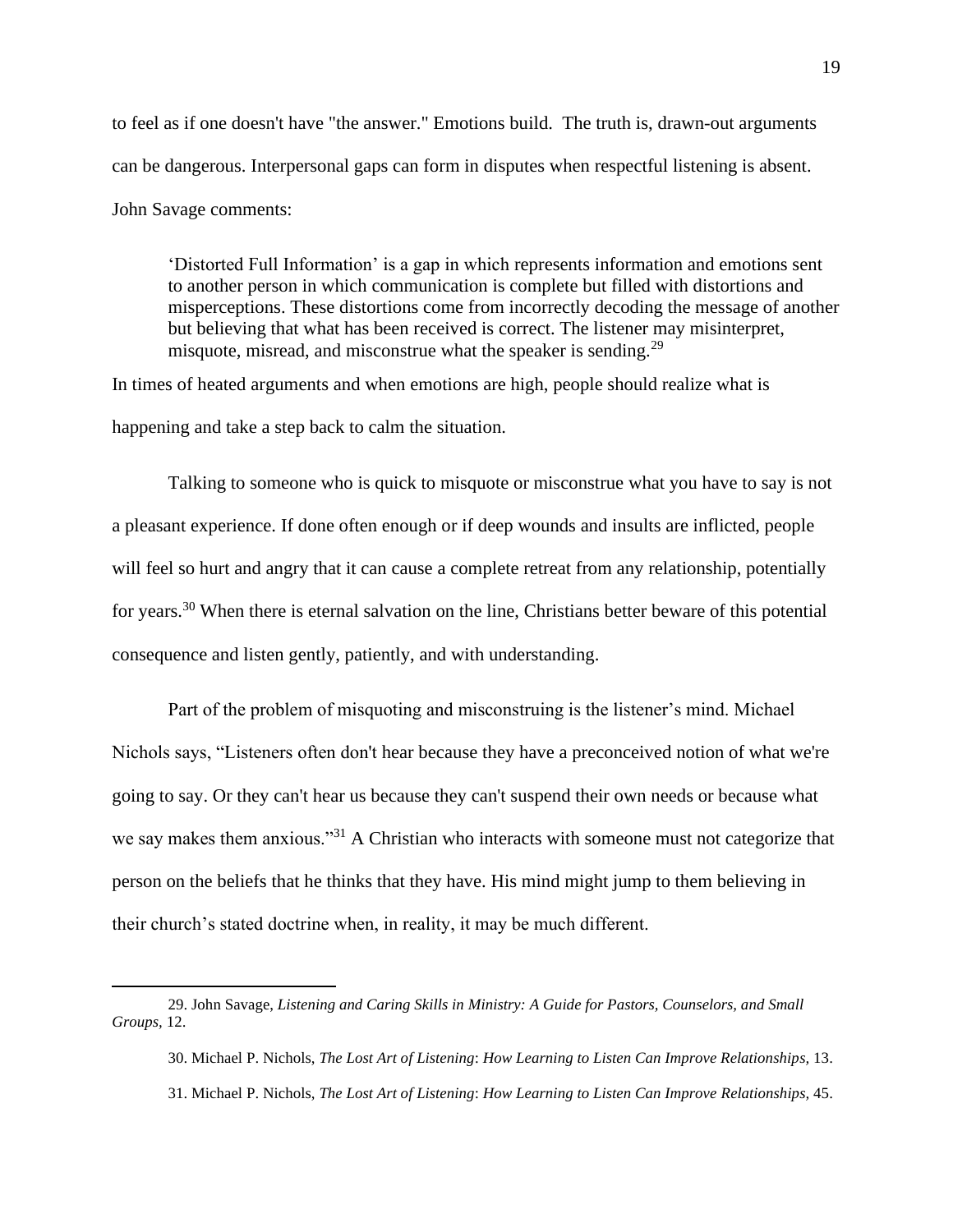Some Christians may be tempted to turn to apologetics and lean on logic to defend their faith in arguments. However, Eggert and Kieta make a valid point saying, "Apologetics is not about winning arguments. It is not about convincing people that the Bible is true. It is about getting a hearing for the gospel." "Getting a hearing for the gospel" is what careful listening is all about.<sup>32</sup>

#### **Bad Questions**

When people express their beliefs, it is helpful for a Christian *not* to ask any "why" questions. For many, this advice may be strange. I am sure that many ask "why" questions out of positive motivations without intending any harm.

The challenge with "why" questions (in many cases) is that it can be seen as judging. $33$ "Why" usually tends to do that and make people feel defensive.<sup>34</sup> Imagine if someone were to ask you, "Why did you *that?" or "*Why do you believe *that?"* It can be intimidating to answer those questions, and a person may assign negative motivations for why they are being asked that question.

Questions that start with "you" can also appear to be challenges that put the other person on the defensive. Especially with questions that start with "you," there is a danger of putting that

<sup>32</sup> Arthur A. Eggert and Geoffrey A. Kieta, *Clearing a Path for the Gospel: A Lutheran Approach to Apologetics* (Sun Prairie, Wisconsin: Terra Pax Lutheran Publishing, 2017) 4.

<sup>33.</sup> Nixaly Leonardo, *Active Listening Techniques: 30 Practical Tools to Hone Your Communication Skills*, 62.

Note that some of these numbers are superscript and some are not. Check your footnotes for consistent SBL numbering

<sup>34.</sup> Chris Voss, *Never Split the Difference: Negotiating as if Your Life Depended on it* (New York: HarperCollins Publishers, 2016), 203.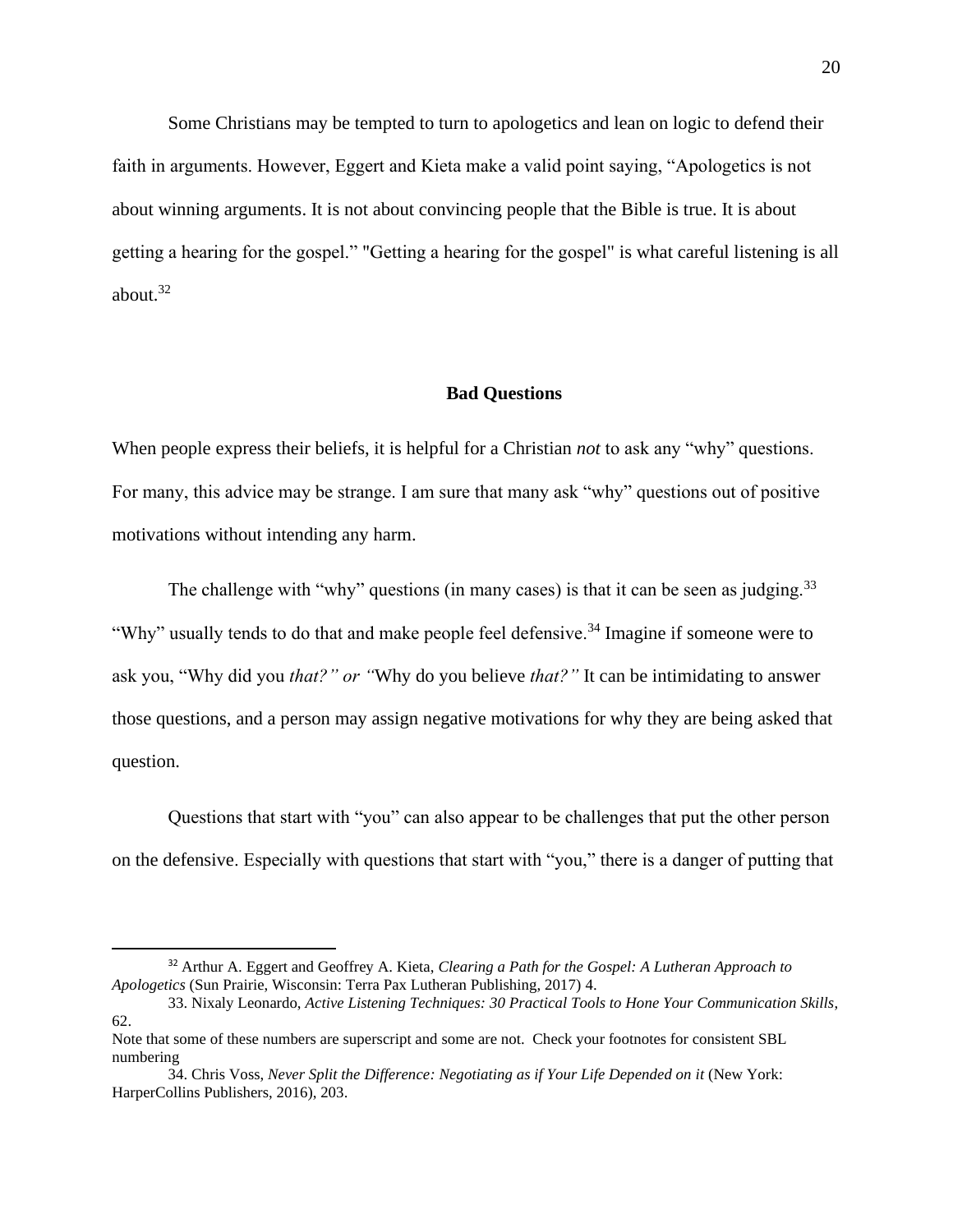person on the spot. They may feel like they are being examined.<sup>35</sup> There is a risk of coming off as either accusatory or judgmental when using "why." Even if a person can back up their belief or give a straight answer, it is best to take a gentler approach.

### **Assumptions and Expectations**

Bad listening can begin before someone opens their mouth. A dangerous part of communication is coming in with assumptions or expectations of the other person. Many judgments are made within the first few seconds of meeting someone. As Christians, it is crucial to understand the assumptions that we make about people and how that can affect communication.

Some groups of people have assumptions made about them more than others. One of these groups involves the rich and famous. Looking at how people have assumptions about them and how they live can help us realize how we may do that to other people.

Paul Hokemeyer is a well-known psychologist who treats society's elite, including the ultra-rich, celebrities, athletes, actors, politicians, and many other high-status people. He states, "Although our world creates a privileging of celebrity, wealth, and power, we don't appreciate the degree to which those features isolate the human beings who live within that identity."<sup>36</sup> Through his therapy, his mission is to create an understanding that people are all people no matter what their status or economic level in society.

62.

21

<sup>35.</sup> Nixaly Leonardo, *Active Listening Techniques: 30 Practical Tools to Hone Your Communication Skills*, 36. Paul Hokemeyer, *Fragile Power,* 3.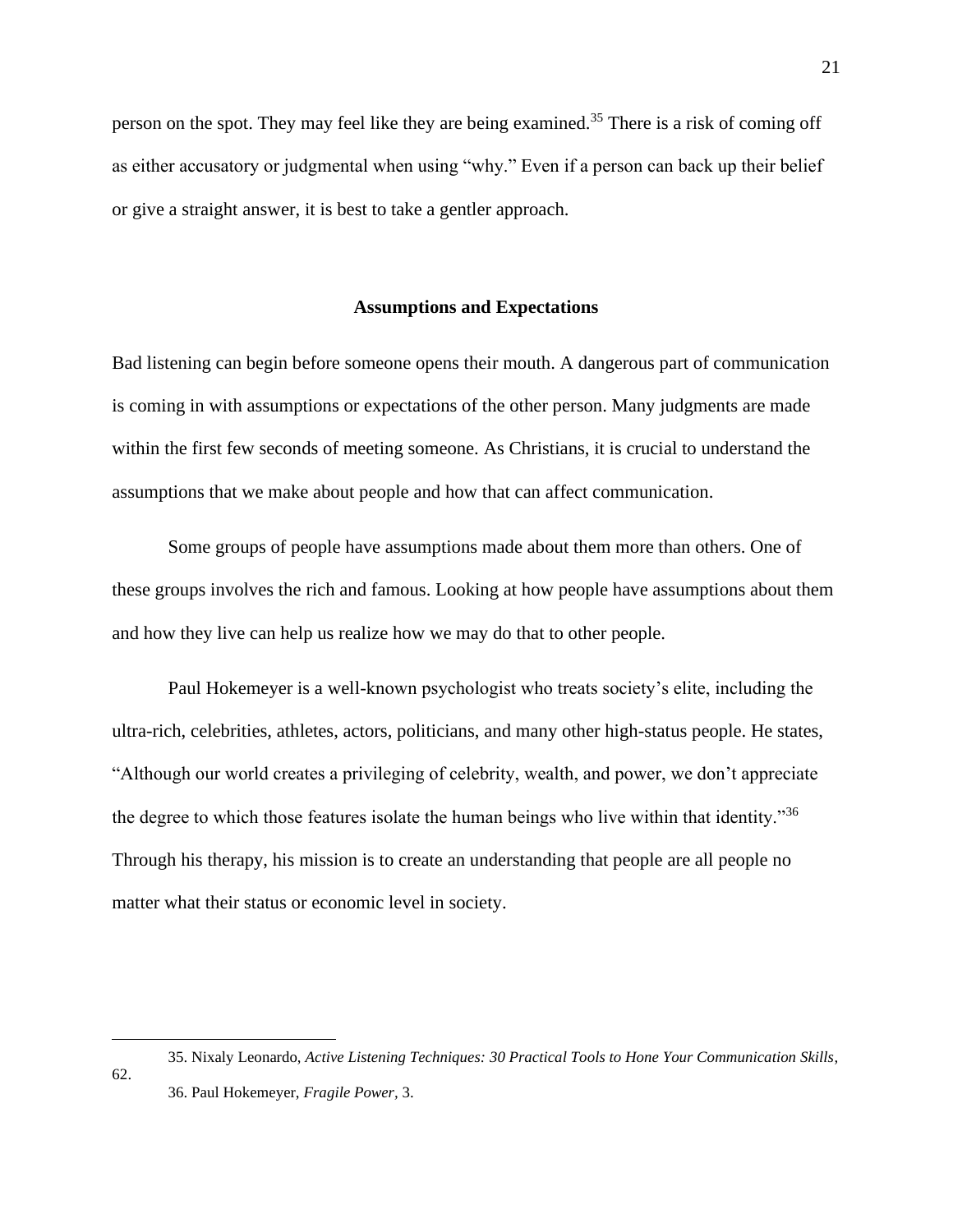Hokemeyer admits that he can fall into this trap of having assumptions and expectations of others. He recalls a time when he saw a famous person on the street and saw them get into a taxi. His reaction was astonishment and anger at this unique sight. He could not understand why a celebrity would stoop to using an ordinary taxi instead of something better like a private car. Dr. Hokemeyer said, "I was full of judgments, demands, and expectations by making that celebrity a 'highly charged object' rather than a human being.<sup>37</sup>

He had expectations and assumptions about that celebrity, even as a therapist who treats that kind of clientele. All of us are similar to that. Even if it might not be a social or economic divide, we tend to make assumptions and isolate people in our own ways. These unhealthy views come when people look at clothes, hear accents, see where someone lives, make assumptions based upon of gossip, and judge many other aspects about a person before speaking.

Christians should be aware of how this affects our views and how we might approach someone or listen to them. This can be handled in unhealthy ways by not even wanting to approach or listen to someone in the first place because of preconceived notions.

A powerful example of how not to make bad assumptions of others is found in Jesus' ministry. In John chapter four, the account shows Jesus having a conversation and listening to a Samaritan woman. He did not judge her unfairly or avoid the Samaritan. Christ loved her. To avoid assumptions, Christians should have the same love and compassion as Jesus had for that woman and not make any judgments.

<sup>37.</sup> Paul Hokemeyer, *Fragile Power,* 216.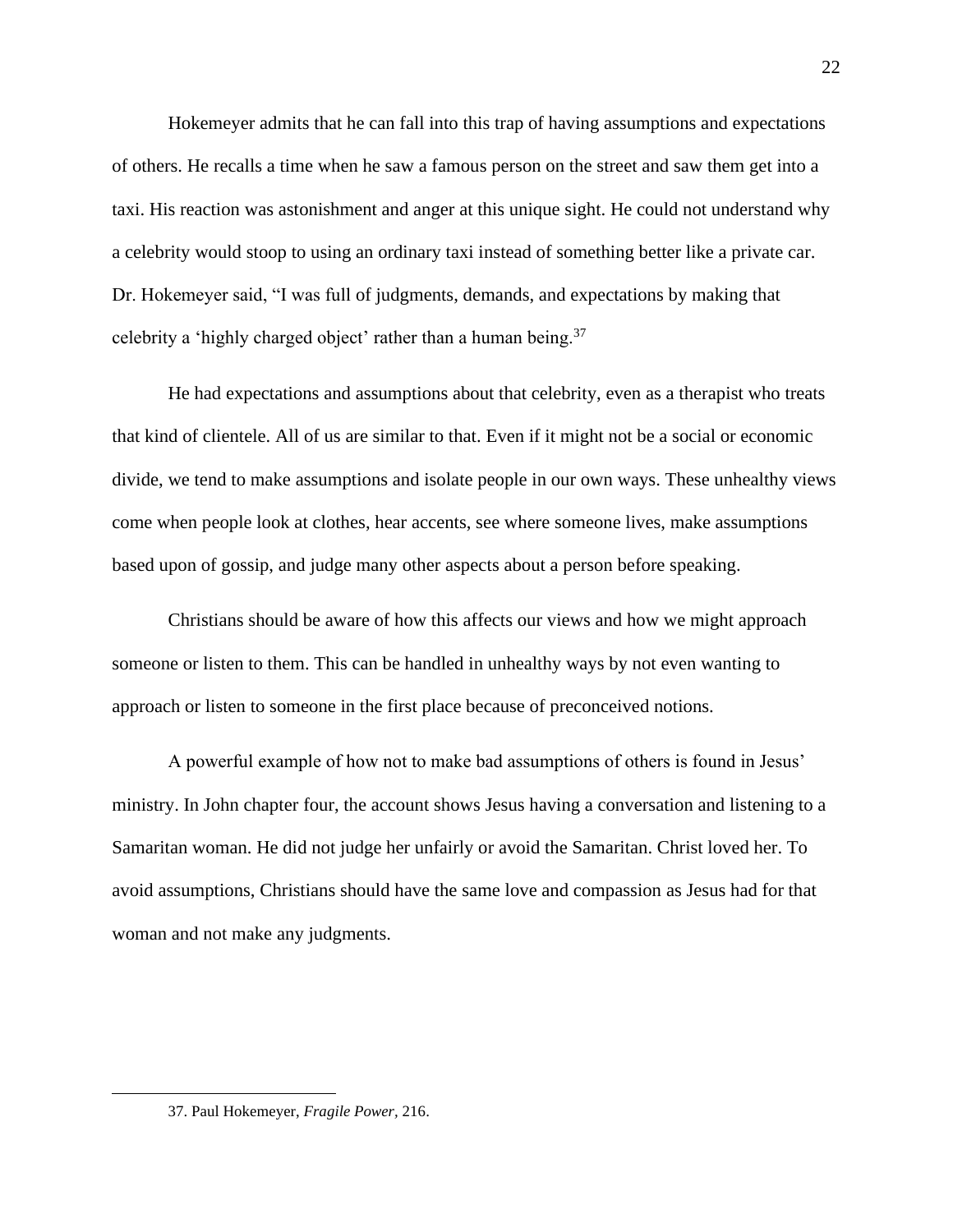## **Giving Advice**

One of the temptations that people have when listening is to give advice. The speaker may have good intentions, but giving advice is not good listening. Especially when people give unaskedfor advice, it is bothersome. It can feel like a person is being told what to do, that the person's feelings may not be valid because they would not have those problems if they followed the unasked-for advice. $38$ 

Advice can also be dangerous because it can cause people to get defensive.<sup>39</sup> They may feel anxious or uneasy and try to avoid any direction that feels like criticism. Instead of feeling validated and heard, giving advice can push someone further away.

Robin Daniels warns against giving advice when he says, "A core danger of advice is that it may be based on what has worked for the listener or someone known to the listener. These solutions and ways forward may not be appropriate for the speaker."<sup>40</sup>

This approach may also foster dependence. Those who readily receive advice and want more may always look to that person to help them with their problems. A better strategy than giving advice would be to review options with the speaker to determine their path. Even if it is not the quickest solution, the speaker will become more able and better advice-givers to themselves.<sup>41</sup> For those who seek to give advice, especially Christians who have positive

34.

<sup>38.</sup> Michael P. Nichols, *The Lost Art of Listening*: *How Learning to Listen Can Improve Relationships,* 84.

<sup>39.</sup> Michael S. Sorensen, *I Hear You: The Surprisingly Simple Skill Behind Extraordinary Relationships,*

<sup>40.</sup> Robin Daniels, "Obstacles To Good Listening." *Way* (2016): 14.

<sup>41.</sup> Robin Daniels, "Obstacles To Good Listening." *Way* (2016): 14.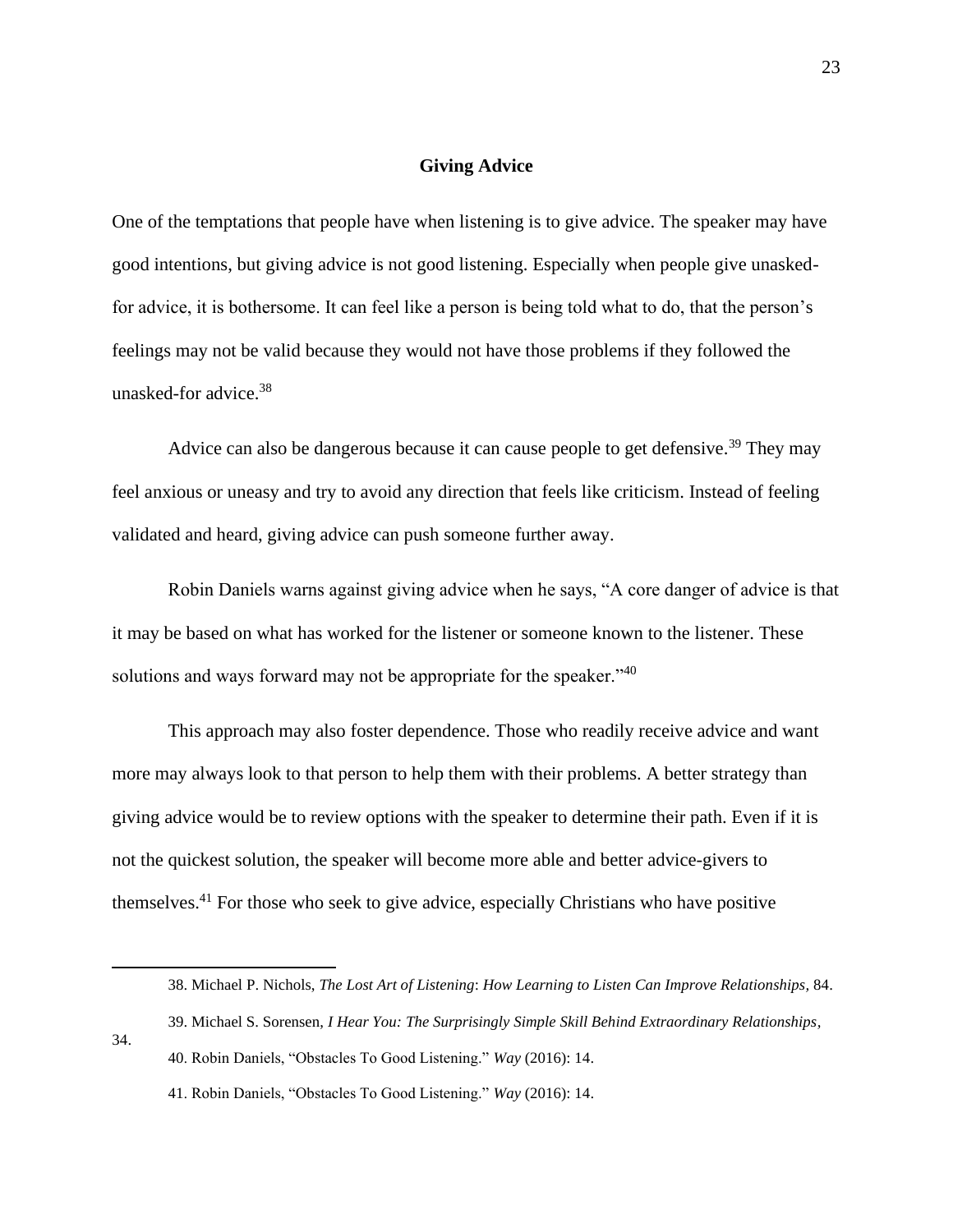motives, it is best to refrain. The only time where it may be appropriate to give advice is if someone asks directly. Even then, it would be better to introduce an answer by saying you want to share your perspective.

# GOOD LISTENING

Michael Nichols has a great definition of listening when he says, "The essence of good listening is empathy, which can be achieved only by suspending our preoccupation with ourselves and entering into the experience of the other person."<sup>42</sup> Good listening is the goal of the Christian when they evangelize with others. Good listening and the skills that accompany this are ways to show love to a neighbor on a deep level.

Included in Nichols' definition is the word empathy. This concept is an important idea that could use further clarification. Leonardo describes this term as the ability to sense another person's feelings and imagine what it's like to be in their position. <sup>43</sup> To put yourself in another person's mind is difficult. It means coming out of your mind and trying to imagine what it is like from a completely different perspective.

Empathy is a powerful and complex brain function. Chris Voss shares research investigating what happens to the brain when good listening takes place:

In an MRI brain-scan experiment, researchers at Princeton University found that neural resonance disappears when people communicate poorly. The researchers could predict how well people were communicating by observing how much their brains were aligned.

<sup>42.</sup> Michael P. Nichols, *The Lost Art of Listening*: *How Learning to Listen Can Improve Relationships,* 10.

<sup>43.</sup> Nixaly Leonardo, *Active Listening Techniques: 30 Practical Tools to Hone Your Communication Skills*,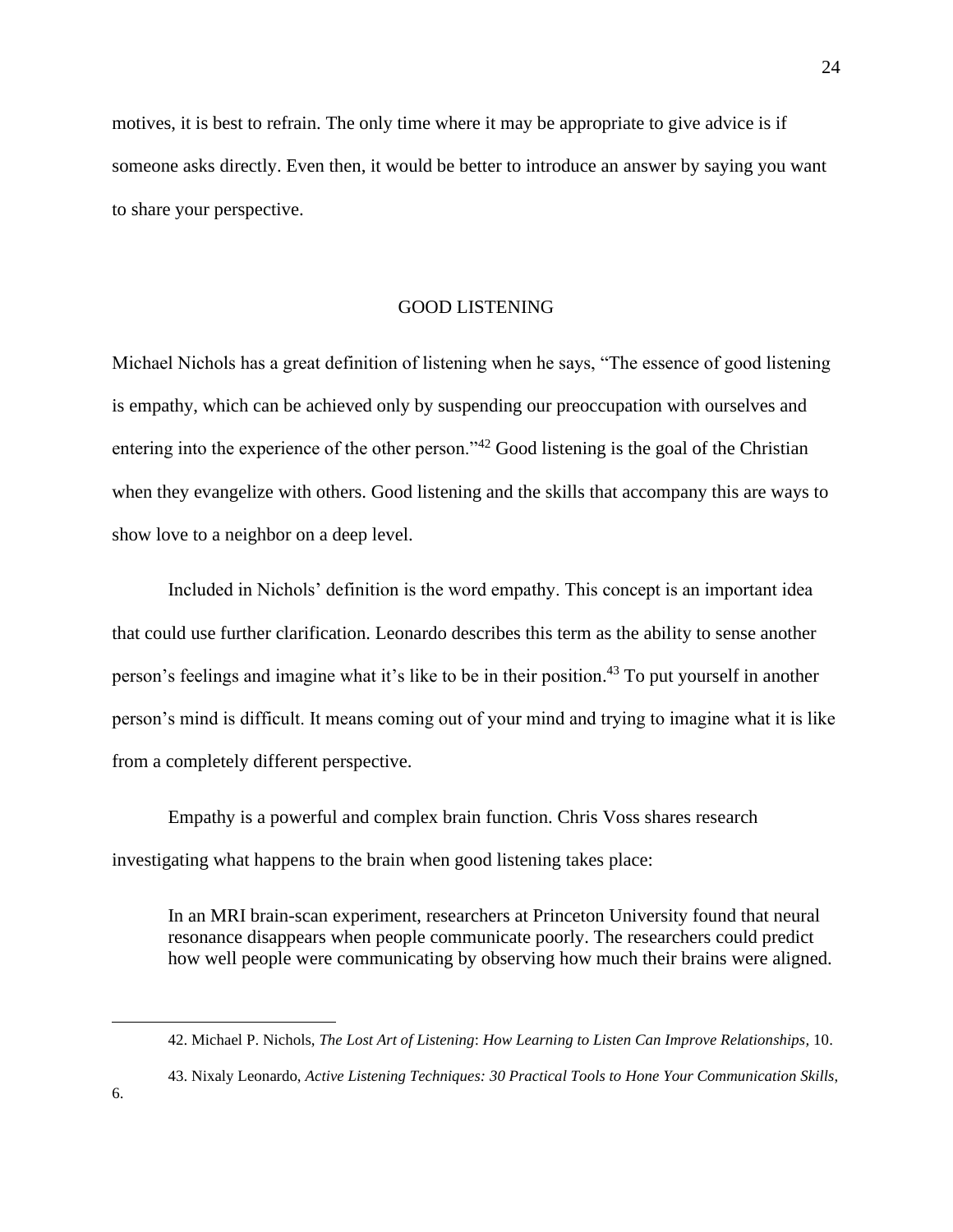And they discovered that people who paid the most attention—good listeners—could actually anticipate what the speaker was about to say before he said it.<sup>44</sup> Good listening is tuning into the speaker. The listener gets on the same level as the speaker so that their thoughts are similar. As Christians interact with people from different cultures, religions, and world views, they can enhance communication by tuning towards the other person to understand them better.

Many studies have looked at the brain and found other remarkable discoveries. The brain uses mirror neurons to allow someone to feel someone else's emotional state. These neurons have also been called 'empathy neurons' or 'Dalai Lama neurons.<sup>45</sup> These neurons play a central role when mirroring another person. Mirroring is when a listener physically and behaviorally copies a speaker. Examples include matching eye contact, body posture, tone, and more. According to a 2005 study, speakers who used mirroring had more likability and persuasiveness.<sup>46</sup>

Christians can use these lessons to connect with more people. Listening and observing someone's body language and tone can be a way to show the person that is speaking you are interested in what they have to say and are listening closely.

<sup>44.</sup> Chris Voss, *Never Split the Difference: Negotiating as if Your Life Depended on it*, 53.

<sup>45.</sup> Mark Goulston, *Just Listen: Discover the secret to getting through to absolutely anyone*, 19.

<sup>46.</sup> Nixaly Leonardo, *Active Listening Techniques: 30 Practical Tools to Hone Your Communication Skills*,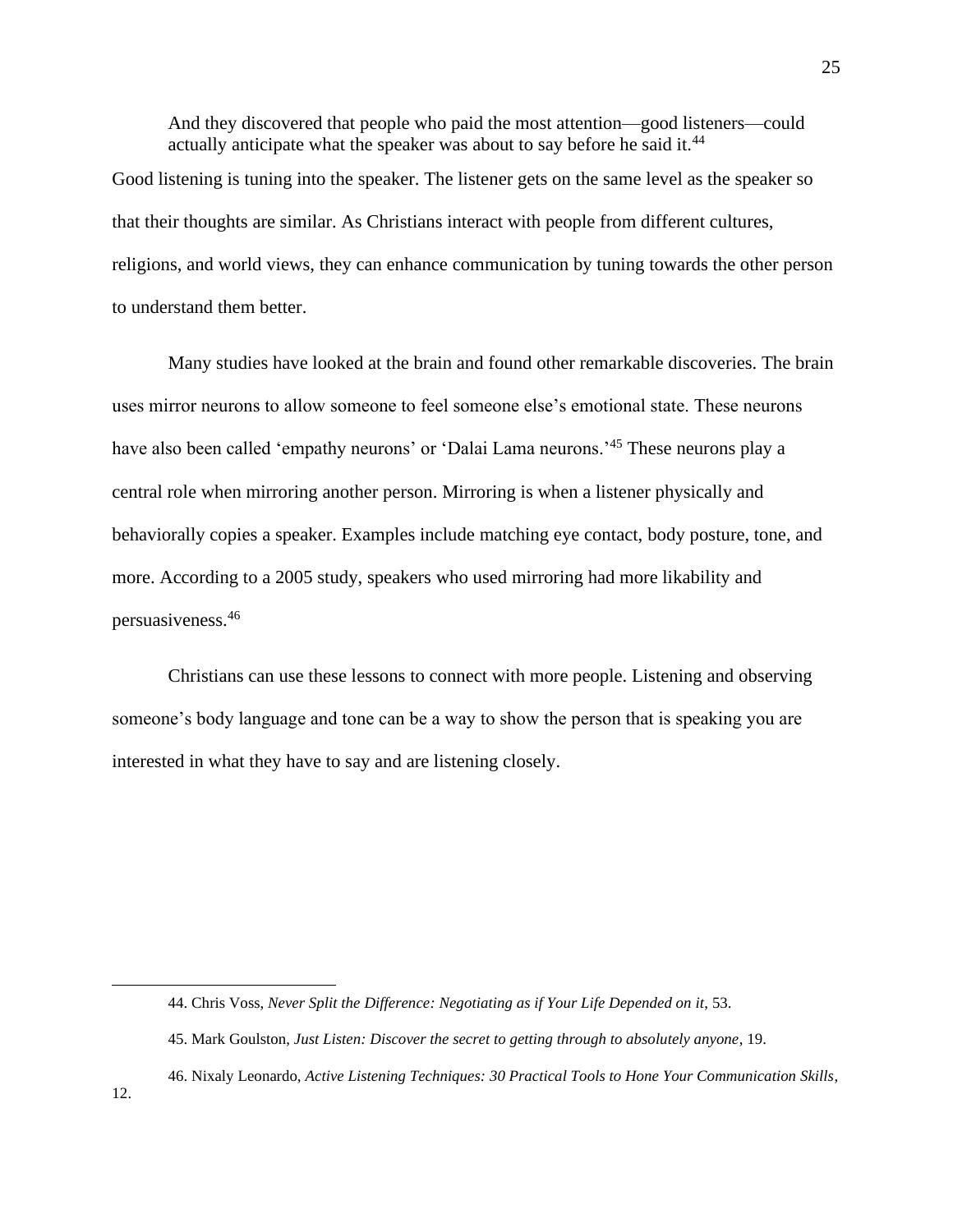### **Listening to Label**

Labeling is when a listener names the emotions of a speaker. The listener gives a name to the speaker's feelings and identifies how they feel.<sup>47</sup> It gets the listener close to the speaker without knowing about all the details. Labeling may not seem like a powerful tool because it is only using a few words. However, merely noticing, acknowledging, and naming an emotion gives the speaker confidence that they understand their message's emotional content.<sup>48</sup>

Just like listening and observing another person's emotions, labeling our own emotions is beneficial. When the listener can list their feelings to the speaker, they can understand each other and form a closer bond.

After labeling an emotion, the next step is to stay quiet. It may be tempting to finish or follow up, but the best plan is to be silent. This silence invites the other person to respond.<sup>49</sup> The hope is that the other person will reveal more about themselves.

Labels can be helpful in stressful or awkward situations. Chris Voss, a former FBI negotiator, would use this in his hostage situations. He says, "What good negotiators do when labeling is address those underlying emotions. Labeling negatives diffuses them; labeling positives reinforces them."<sup>50</sup> If a situation may be uncomfortable or frustrating, it is useful to

<sup>47.</sup> Chris Voss, *Never Split the Difference: Negotiating as if Your Life Depended on it*, 54.

<sup>48.</sup> Nixaly Leonardo, *Active Listening Techniques: 30 Practical Tools to Hone Your Communication Skills*, 10.

<sup>49.</sup> Chris Voss, *Never Split the Difference: Negotiating as if Your Life Depended on it*, 56.

<sup>50.</sup> Chris Voss, *Never Split the Difference: Negotiating as if Your Life Depended on it,* 57.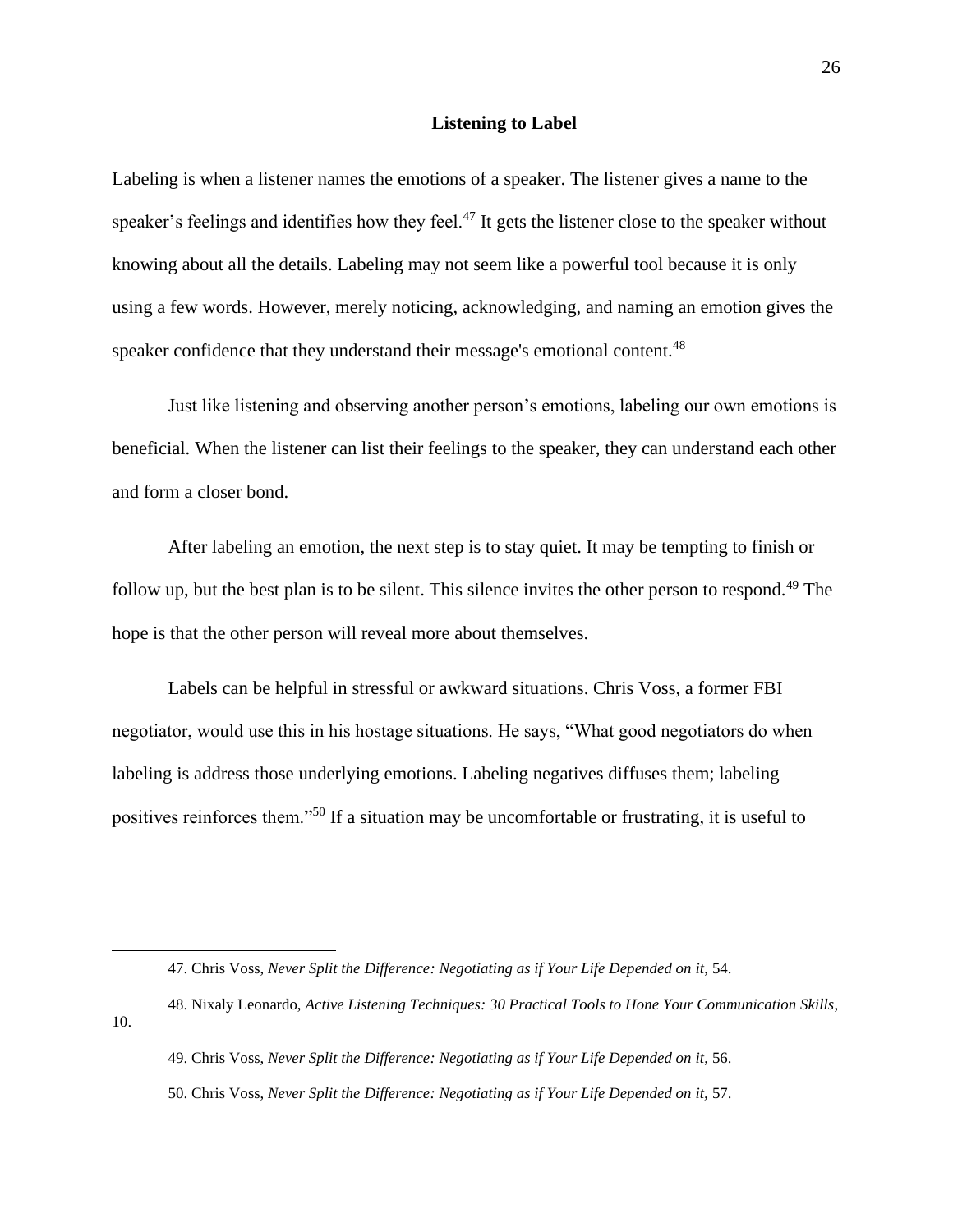bring that out in the open. It helps to say, "It seems like you are frustrated or angry right now." Labeling can be a useful tool to defuse and calm challenging conversations.

Christians can use labeling to help them, and others bring feelings out in the open. Labeling helps create vulnerability and also understanding between both parties. To the person being labeled, it sends the message that they are being listened to and heard.

# **QUESTIONS**

One of the most powerful ways to tune into another person is through using questions. Questions allow the speaker to talk more about themselves or about any subject they want to share. While sharing, the speaker frequently gives the listener information that was not asked about.<sup>51</sup> This freely given information is useful in building connections. John Savage illustrates this point as the speaker "opening a door through which you are invited to come."<sup>52</sup> The more information a Christian gets to learn about the speaker, the better rapport they can build with them. They can use that information to fully understand the person they are speaking to and feel more comfortable sharing the gospel.

Certain questions can be risky. Some risks include disrupting the spontaneous flow of a talker's story, leading the conversation away from critical information, shifting the focus from the talker's experience and interests to the listener's.<sup>53</sup> They can also cause someone to feel

<sup>51.</sup> John Savage, *Listening and Caring Skills in Ministry: A Guide for Pastors, Counselors, and Small Groups* (Nashville: Abingdon Press, 1996) 30.

<sup>52.</sup> John Savage, *Listening and Caring Skills in Ministry: A Guide for Pastors, Counselors, and Small Groups,* 31.

<sup>53.</sup> Sherod Miller and Phyllis A. Miller, *Collaborative Marriage Skills: Couple Communication I*, 89.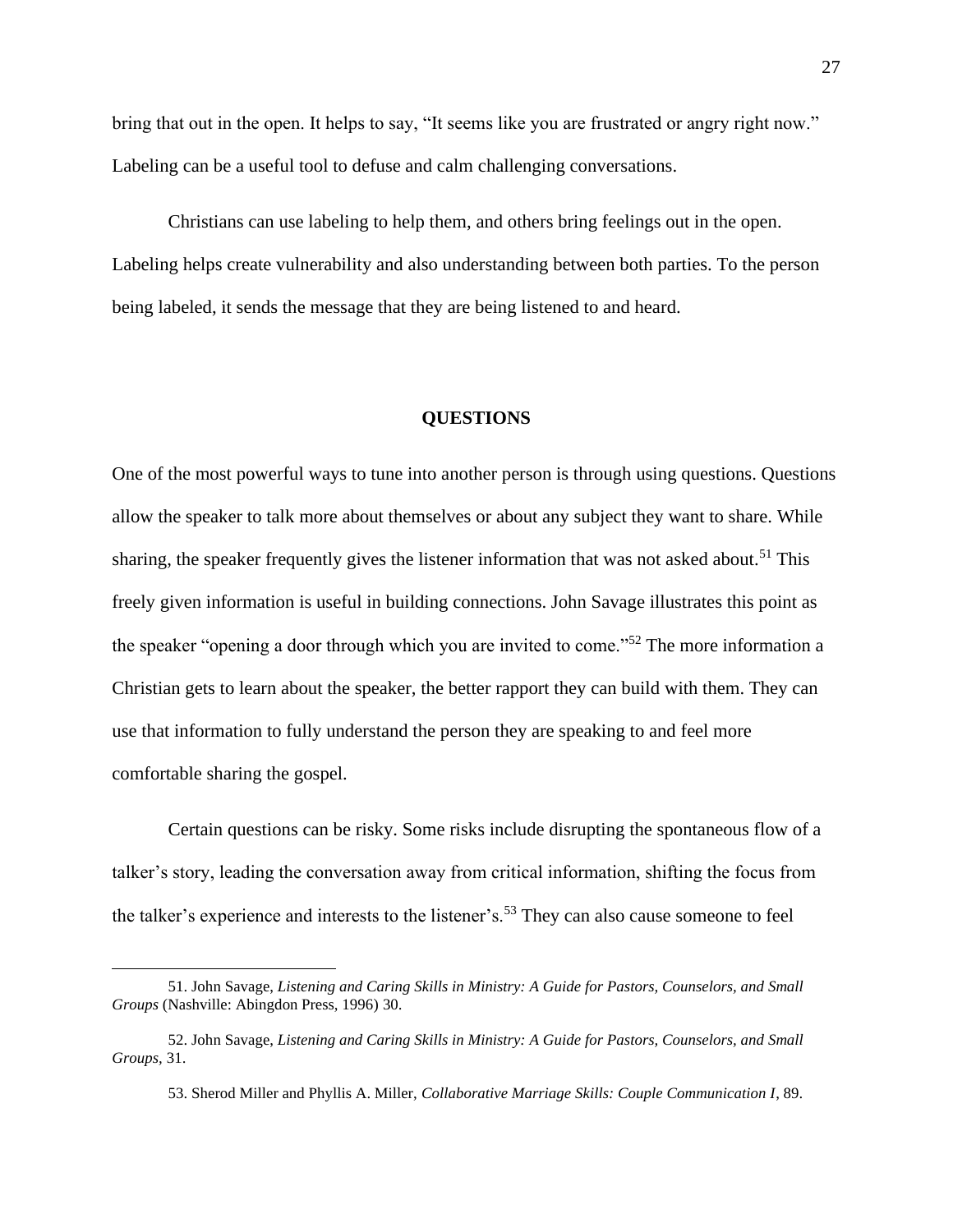touchy and create an environment where the person answering the questions may feel untrustworthy or misunderstood. As a result, they may shut down or act defensively.<sup>54</sup>

Questions are smart to use, but tact is required. The listener should always put themselves in the speaker's mind and think closely about appropriate questions for the speaker. Unlike starting questions using the words "why" and "you" in questions (covered previously), it is better to use "*I*" as much as possible, and it also helps to start with the word "might."<sup>55</sup>

Real-world examples of this would be instead of saying, "*Why* do you believe that?" or "*You* believe that?" It would be better to ask, "I might not understand. Could you explain that to me more?" Other gentle approaches to asking more about religion or beliefs would be: "I am wondering if you consider yourself…" "May I ask you a question about what you think about…" All these approaches are done with a tone of having a compassionate approach that avoids any manner of judgment. Through this soft tone, the speaker will hopefully understand that the listener intends to understand and connect above all else.

Questions do not need to be about discovering beliefs when first meeting someone. When establishing a connection for the first time, a good approach is to connect on an individual level to understand someone as a person. If the situation allows a spiritual conversation, it is an excellent opportunity for a Christian to share God's Word.

63.

<sup>54.</sup> Nixaly Leonardo, *Active Listening Techniques: 30 Practical Tools to Hone Your Communication Skills*,

<sup>55.</sup> Nixaly Leonardo, *Active Listening Techniques: 30 Practical Tools to Hone Your Communication Skills*,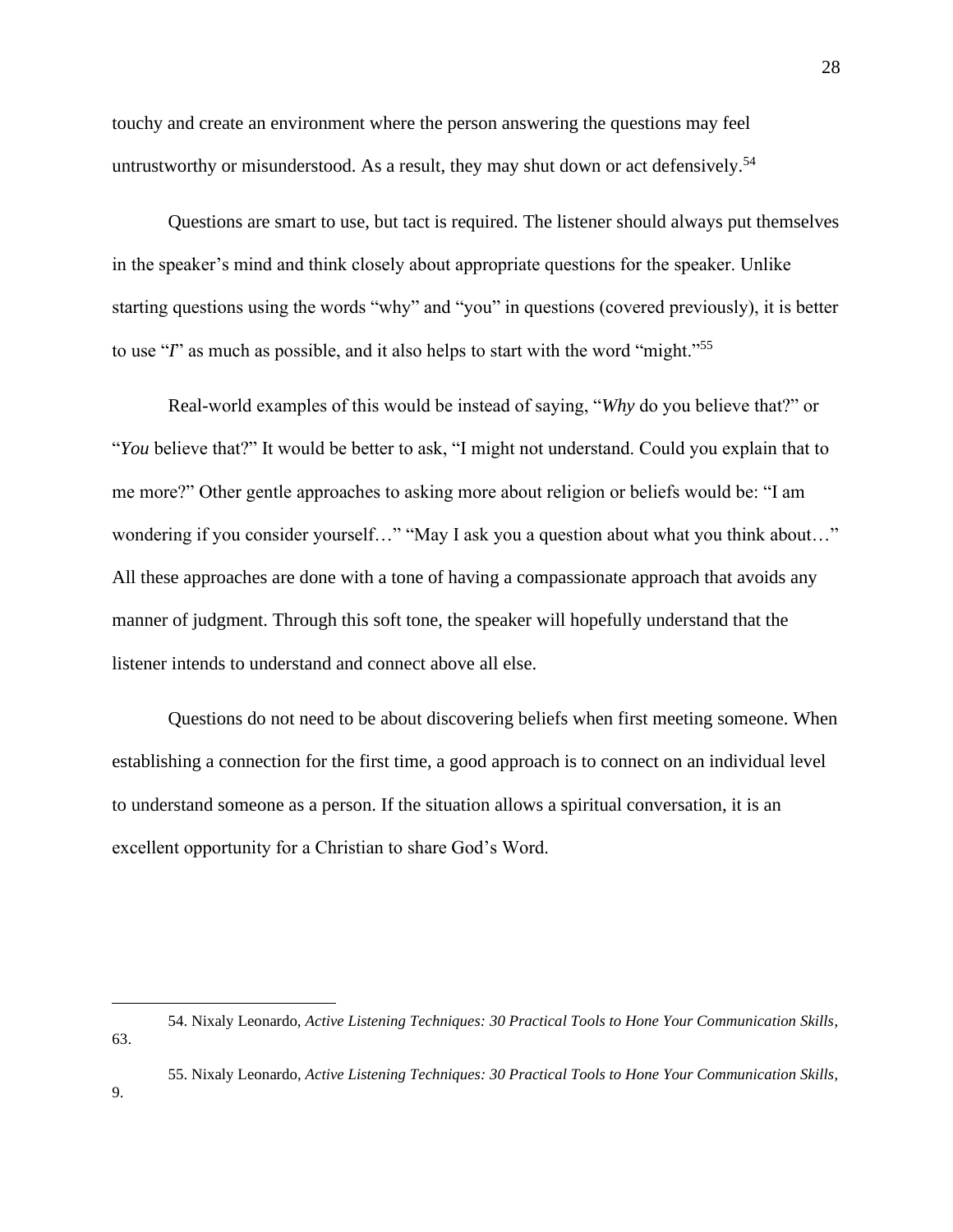#### **PARAPHRASING – Checking for Listening**

Paraphrasing is a powerful tool to help listen and understand the speaker's message. Like questions, the speaker checks for understanding. This tool is not merely saying back precisely what the speaker said verbatim. Paraphrasing is the act of saying something back to the speaker in the words of the listener.<sup>56</sup>

When a person uses this tool, they seek to clarify that they understood the speaker correctly. If the paraphrase was inaccurate, then the speaker has the opportunity to correct the situation. If the paraphrase was correct, the speaker would feel that the listener understood and heard their message.<sup>57</sup> It is a compliment to the speaker when the listener can convey her message back accurately.

Just like validation, this skill does not demand that the listener agrees with the speaker's view. It only ensures that the speaker's message has been received, whether or not the listener agrees with what was said.<sup>58</sup> For example, a speaker might be discussing how they cannot understand a seven-day creation and list several reasons why they believe in evolution. It would be helpful and kind for a Christian to check for understanding in this situation by paraphrasing the speaker's arguments and points. The more detail a Christian can give in this scenario, the more the speaker will feel complimented by being represented and heard. This response will

<sup>56.</sup> John Savage, *Listening and Caring Skills in Ministry: A Guide for Pastors, Counselors, and Small Groups,* 23.

<sup>57.</sup> Nixaly Leonardo, *Active Listening Techniques: 30 Practical Tools to Hone Your Communication Skills*, 9.

<sup>58.</sup> Sherod Miller and Phyllis A. Miller, *Collaborative Marriage Skills: Couple Communication I*, 100.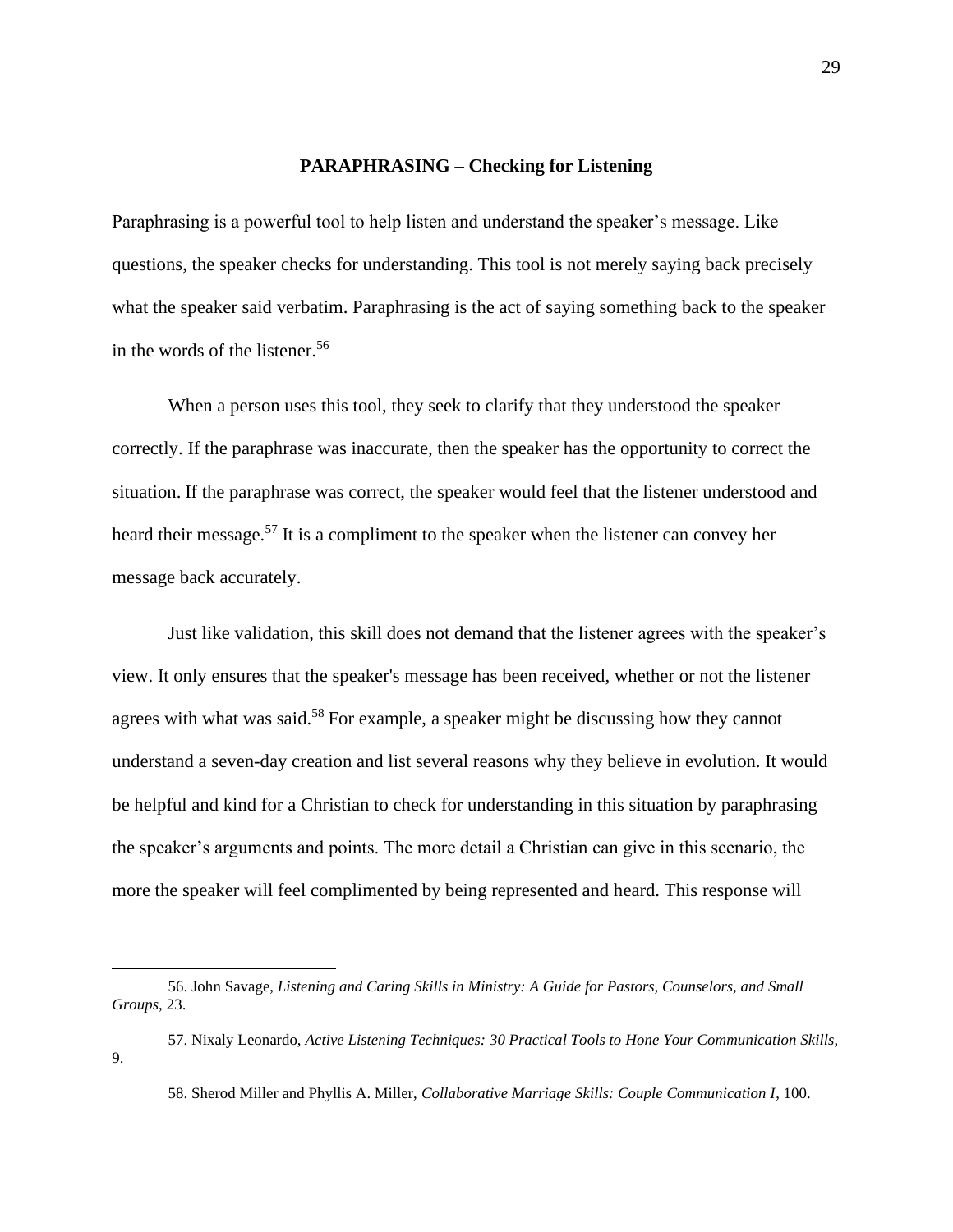have a reciprocal effect of the speaker wanting to know more about the Christian and to listen to them accurately to return the favor.

People like to be understood accurately. This exercise in listening builds confidence, trust, and the relationship itself.<sup>59</sup> Christians can use this tool to check for understanding the other person's view correctly. The better a Christian can understand and summarize others' perspectives, the better he can cater the message of the gospel to that person, and the more willing a person will be open to hearing what they have to say.

# **Story Listening**

Everyone loves a story, and each person has an astonishing story to tell. Most of the time, only a surface level story is told. People will be extremely grateful when someone is genuinely interested in someone listening to them with their heart.<sup>60</sup> It is a big compliment to listen attentively to someone else's story.

Telling a story is a form of self-disclosure and gives a beautiful opportunity for someone to listen. However, this disclosure happens at different levels. The more abstract a story, the more the speaker is trying to protect herself.<sup>61</sup> Abstract stories do not include many names of people, places, or specific feelings. The context of this story is kept distant.

<sup>59.</sup> Sherod Miller and Phyllis A. Miller, *Collaborative Marriage Skills: Couple Communication I*, 101.

<sup>60.</sup> John Savage, *Listening and Caring Skills in Ministry: A Guide for Pastors, Counselors, and Small Groups,* 7.

<sup>61.</sup> John Savage, *Listening and Caring Skills in Ministry: A Guide for Pastors, Counselors, and Small Groups,* 78.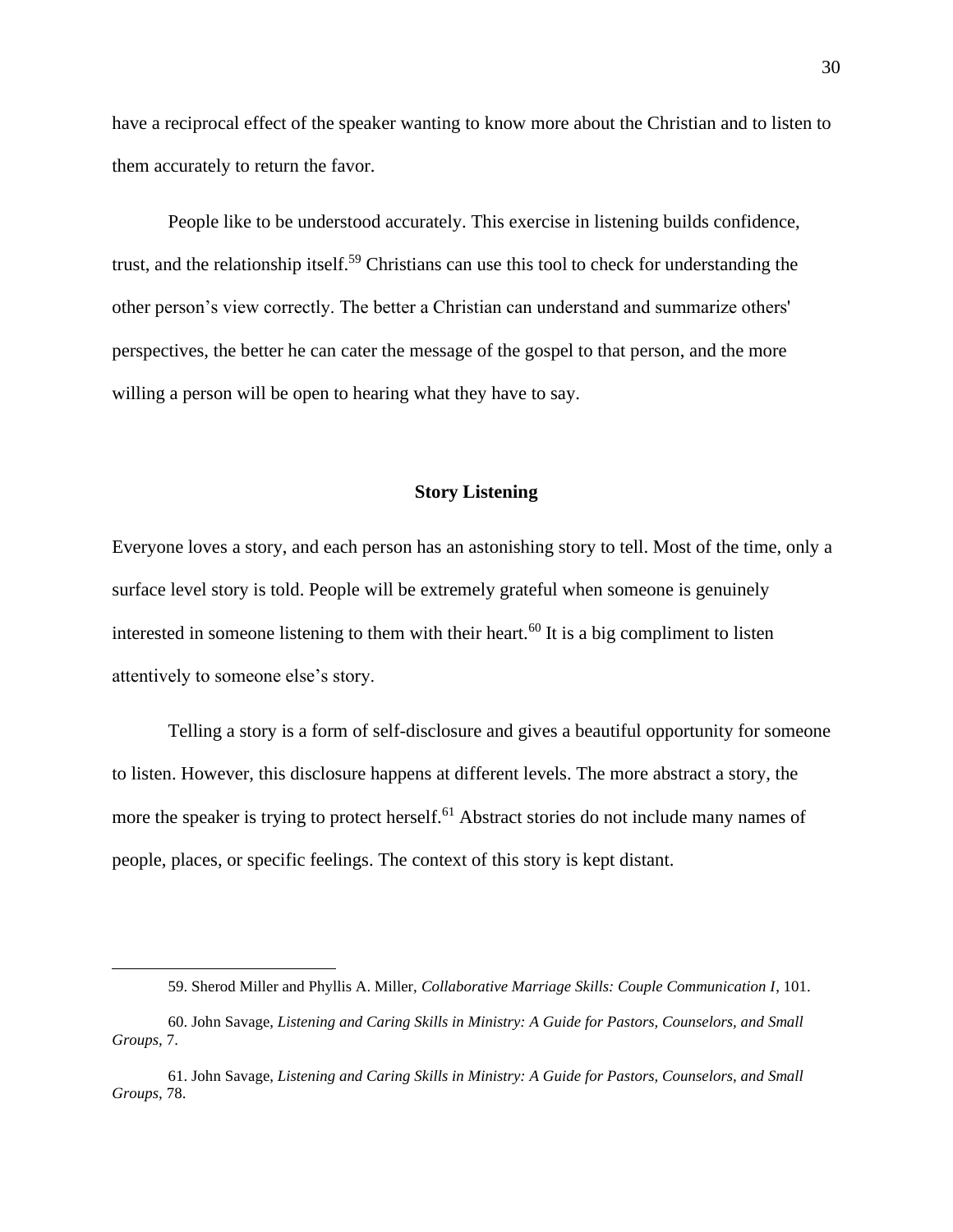Stories can go much deeper than a short abstract tale. How 'deep' or 'shallow' a story is has to do with the speaker's vulnerability. By telling a deep story, many things could happen. The listener might become aware of more meaning behind it than they initially thought.<sup>62</sup> Listeners and speakers learn more through deep storytelling.

Another factor to consider for the listener is what kind of story did the speaker share with them? Is it a happy or sad story? John Savage argues that people are much more likely to share painful stories than happy ones because there is a risk with happy stories. Stories of joy by some may be perceived as if the storyteller were either crazy or a sinner.<sup>63</sup> Sadness and sorrow are usually things that people can mutually agree on. Therefore, these stories are safer to share. According to Savage, sad stories may be used as a form of protection or to keep the 'level' of the story shallower and safer for the speaker.

As Christians evangelize and talk to people, they can recognize what is being shared with them when a story is being told. It is helpful to know that this is not merely a story but a form of self-disclosure. The listener can gauge (to an extent) the level of how comfortable the speaker is with them by what level and kind of story is shared with them. It is an opportunity to respect the speaker's boundaries if the story is relatively superficial. On the occasion that the speaker's story is deep, the listener can move forward more easily and share more of themselves.

Telling stories to each other is a way of exercising empathy. Neuroscience and neuropsychology study storytelling. Mary Hess documents the benefits of storytelling and how it creates connection empathy. Through storytelling, she witnesses how people are able to

<sup>62.</sup> John Savage, *Listening and Caring Skills in Ministry: A Guide for Pastors, Counselors, and Small Groups,* 81.

<sup>63.</sup> John Savage, *Listening and Caring Skills in Ministry: A Guide for Pastors, Counselors, and Small Groups,* 81.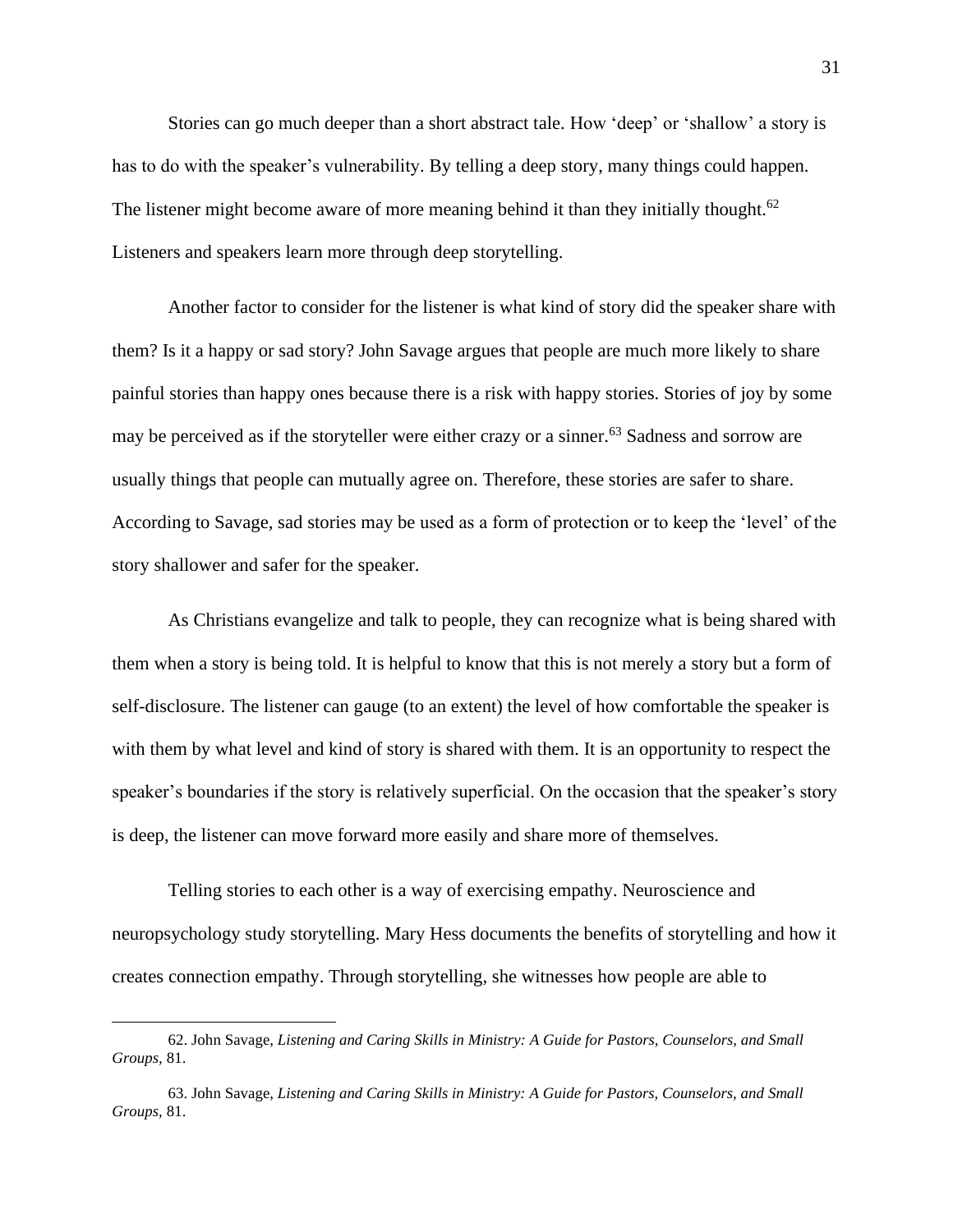understand themselves and their stories in a complex and deep way that builds empathy through the mirror neurons in the brain.<sup>64</sup> Stories are a potent tool and a great chance to make a connection.

One way of sharing a story is to tell a personal story. If the Christian feels comfortable doing so, they may want to try to go to a deeper level of the story to be vulnerable and share more of themselves. It may not have to be an in-depth story about something traumatic or a loss that happened, but the more in-depth a Christian can go with their neighbor, the more a connection may grow.

A second opportunity for a Christian to share a story is relating it to God's love or the Bible. This story might not even have to be about themselves. It can be about how the person's story reminded them of a Bible account. Depending on what level of story is shared, the person may know it. Even if they do not know the story shared, it is good to point someone to God's Word and point them more towards the gospel.

# **ACCUSATION AUDIT**

Listening involves understanding why the other party might be upset with you or your beliefs. This technique can help with those situations. The term 'accusation audit' comes from Chris Voss's book, *Never Split the Difference.* He compares this to what defense lawyers do with their clients. Some lawyers will tell the court in the opening statement the weaknesses of their case and everything their client is accused of. This strategy may seem counterintuitive, but it is

<sup>64.</sup> Mary E. Hess, "Finding a Way into Empathy through Story Exercises in a Religious Studies Classroom" (Essay from Religious Studies News, January 2020)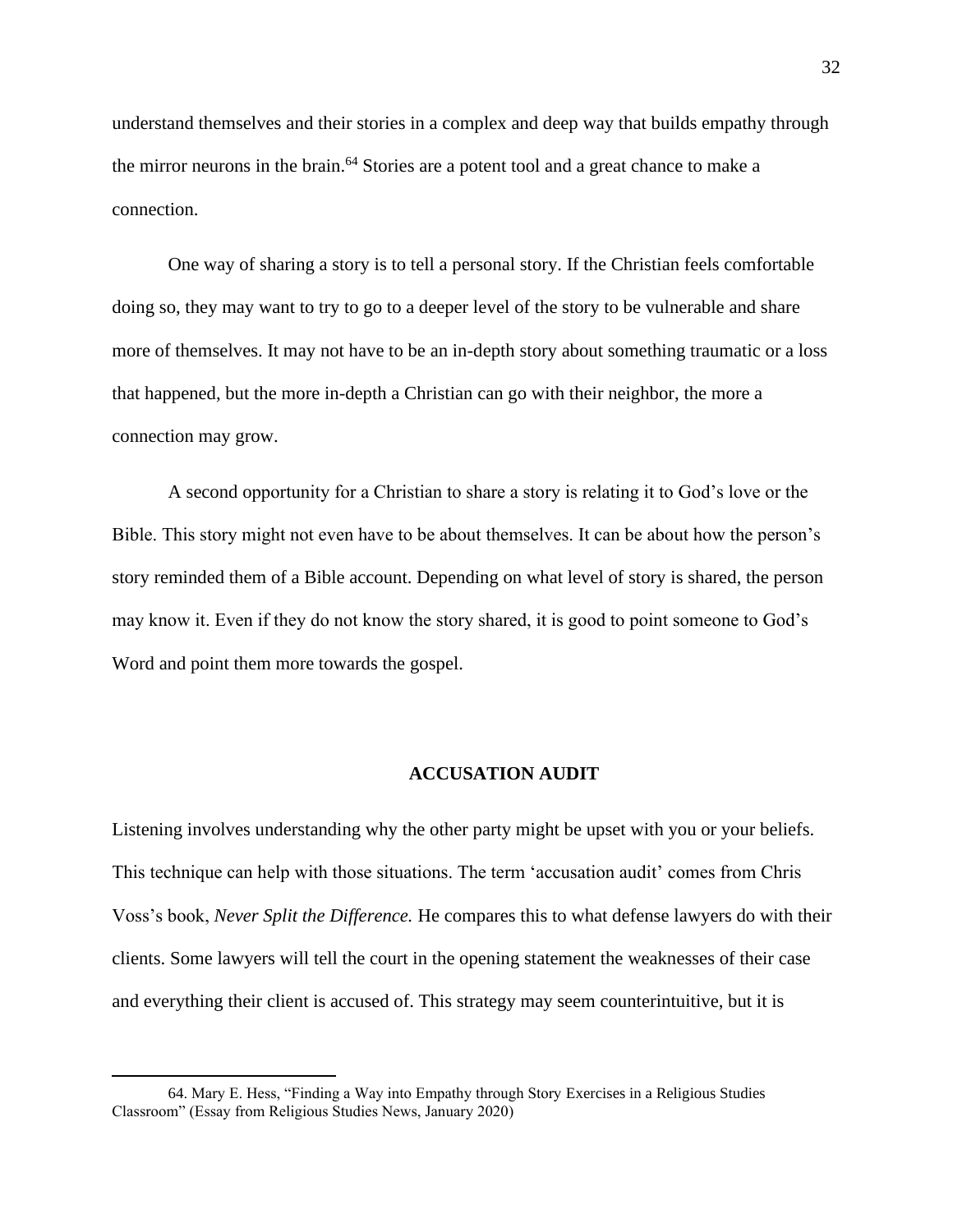purposeful. The technique has also been called "taking the sting out."<sup>65</sup> The 'audit' will disarm the other party so that there will be no surprises, accusations, or dirt that they cannot bring up unexpectedly.

This strategy can be useful in evangelical settings. Christians evangelizing to others may be upset and angry with the church, the pastor, or anything else related to religion. Most people would try to defend themselves and argue it is not always the case. There is a better option. It is best to agree with them to a certain degree. It is even better to listen to their concerns and add more to *their* argument. This stance is not sacrificing beliefs but fully understanding where some people are coming from and placing yourself in their shoes. Usually, most points of view have some common ground that both can agree on.

For example, a woman argues that she will not join a church because churches ask for too much money and greedy people in the church take it for themselves. A Christian could argue against this and not get anywhere, they could agree completely with her point, or the Christian could agree with her in some respects to make the woman feel validated and heard.

Some churches strongly insist on giving and go too far with asking members for money. Greedy and corrupt people within some churches do steal offerings. Even more than that, some churches may use money irresponsibly and waste it. When that is said to her, that will disarm her. She will not need to argue because the arguing was done for her. The lady has been listened to and validated. That does not mean that she will agree and join the church, but she may have more appreciation for Christianity.

<sup>65.</sup> Chris Voss, *Never Split the Difference: Negotiating as if Your Life Depended on it*, 65.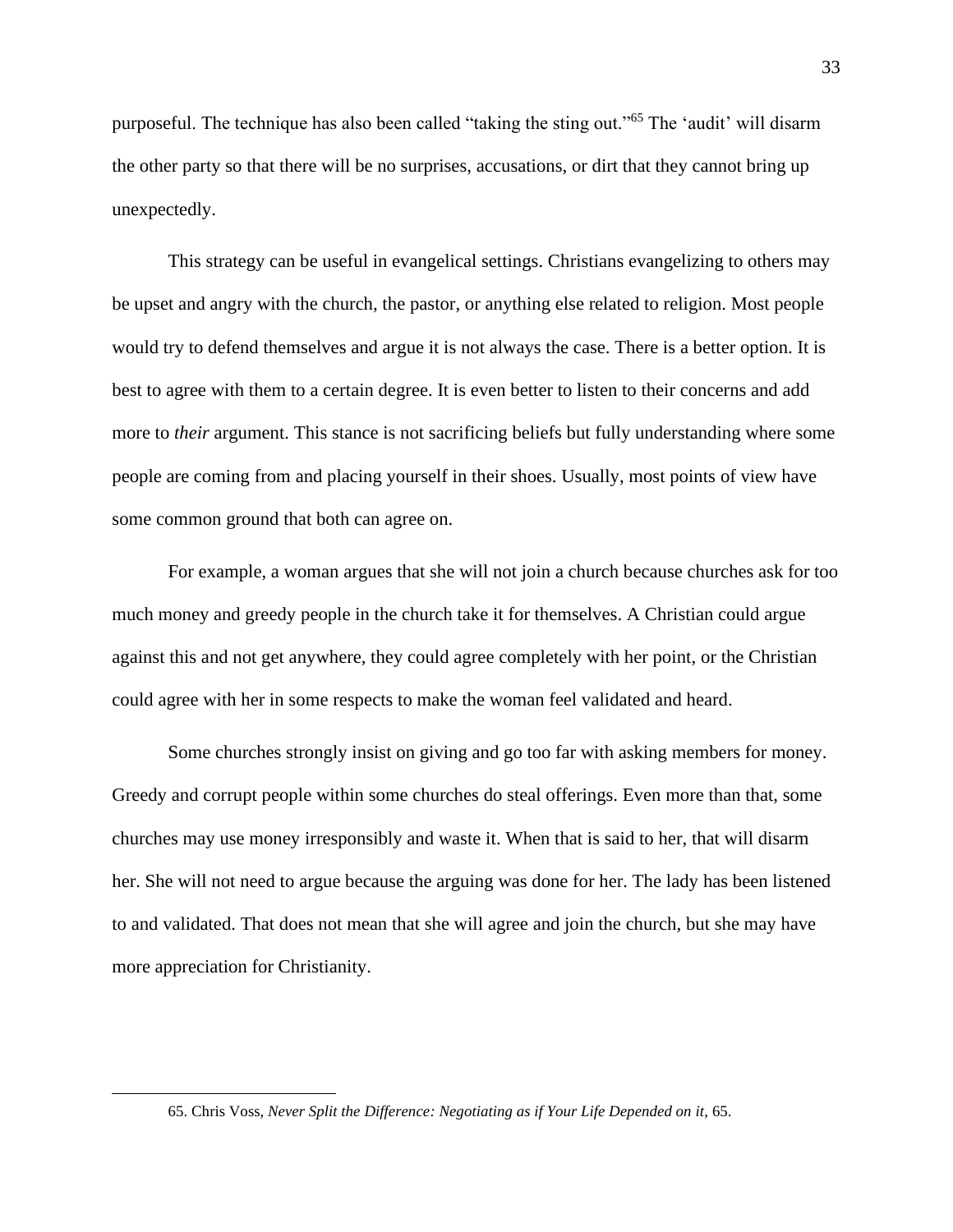This 'audit' also may include an apology of the listener. The listener should do this if they misinterpreted, misunderstood, or misrepresented the speaker. It is a hard thing for a person to do. Most people will accept an apology because they will respect the humility and the effort to prove yourself worthy of their trust.<sup>66</sup>

The listener's relationship with the speaker should grow in trust even if it may only be on the basis of one conversation. Christians have a great opportunity to display humility and compassion in many ways as they communicate. When they take the chance to admit faults and miscommunication, that will help the listener to trust them more and to be more eager to what they have to say.

### **Conclusion**

Listening happens every day. Frustration and anger boil up if someone refuses to listen. Healing and joy come when there is an open ear. Listening connects to the deeply-rooted need to attach with others and to share love with them. This skill can grow and be developed to deepen every kind of relationship and not just in a setting where one wishes to share the gospel.

The motivation behind using these skills is not to manipulate any person or their emotions. The heart of a listener, especially a Christian, should be focused on pure motives and not for any gain for themselves. Some may think of skills such as listening and other proven ways of influencing a person's psychology as underhanded or dishonest. Some may use these tools in harmful ways for themselves.

<sup>66.</sup> Mark Goulston, *Just Listen: Discover the secret to getting through to absolutely anyone*, 185.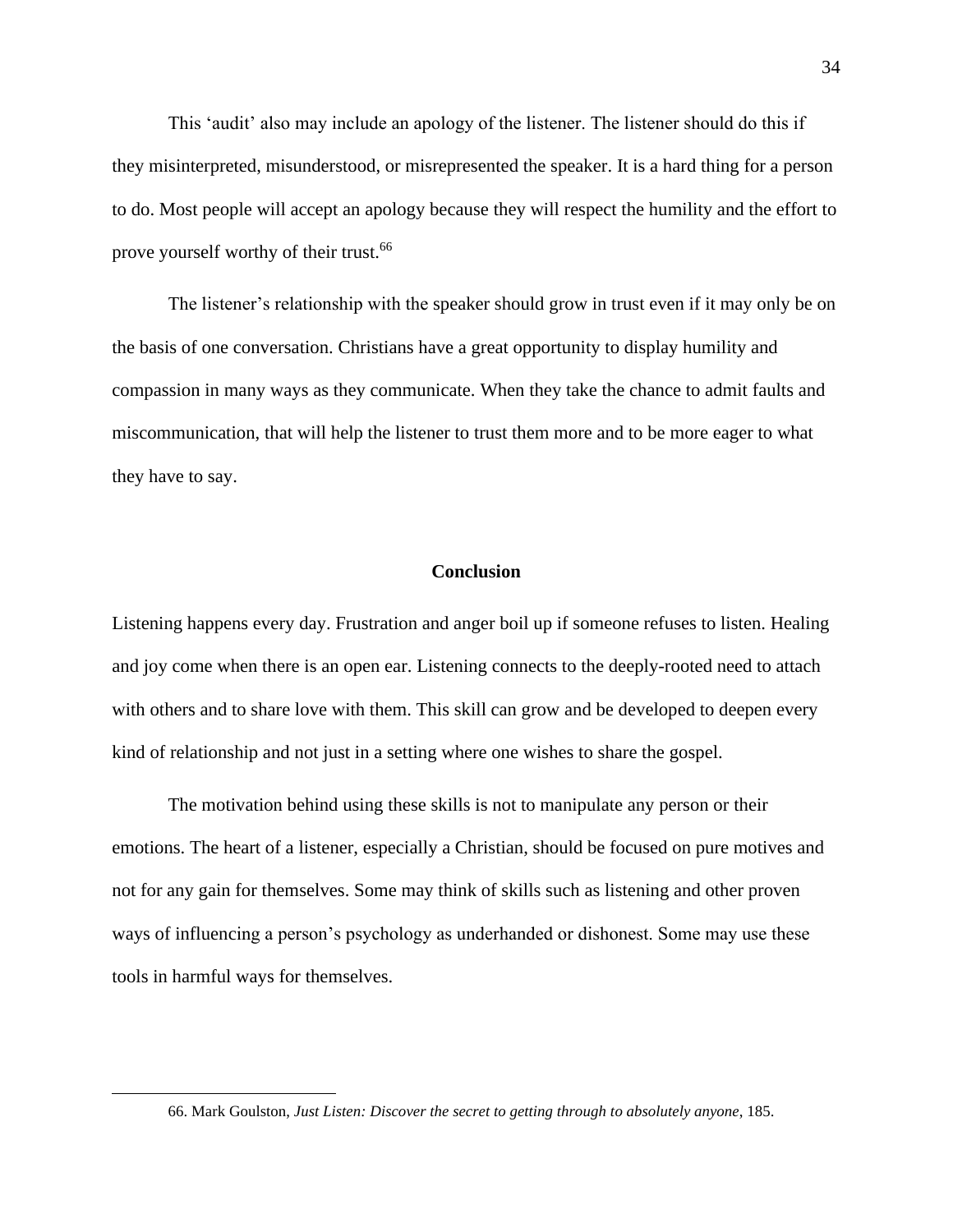God has blessed mankind with the gift of communication. It is good stewardship to use these many tools of listening. A godly person will acknowledge them and use them to love their neighbor. God loves his people every day and listens to them. He shows what a Christian's life should be like and tells us exactly how we should treat each other, with an attitude of love. That attitude includes listening and taking a sincere interest in others.

Having a sincere interest in others can be hard for people. All of us have trouble listening to ourselves and our neighbors. Poor listening can be harmful because of the lack of understanding, lack of care, and focus on oneself. Good listening allows us to truly understand each other and step in each other's shoes.

Listening skills can be developed and sharpened if there is a will. I hope that Christians will realize the tremendous impact that a seemingly simple skill can have. When Christians share the gospel with others, I hope that the listener's focus is not on what will be said in the future, selfish desires, or random thoughts, but attentively on the other person. Talking with someone else will make the Christian realize that they are a sinner the same as them. They need a savior just as bad.

When a genuine and empathetic connection is made through this skill, a message can become more comfortable for the Christian to share and the hearer to receive. The message that God wants all to know is the salvation that comes by His Son, Jesus. Christians are entrusted to deliver that message to all nations. God equips us with many different talents, abilities, and skills for this mission. I pray Christians will use their skills of listening for His purpose.